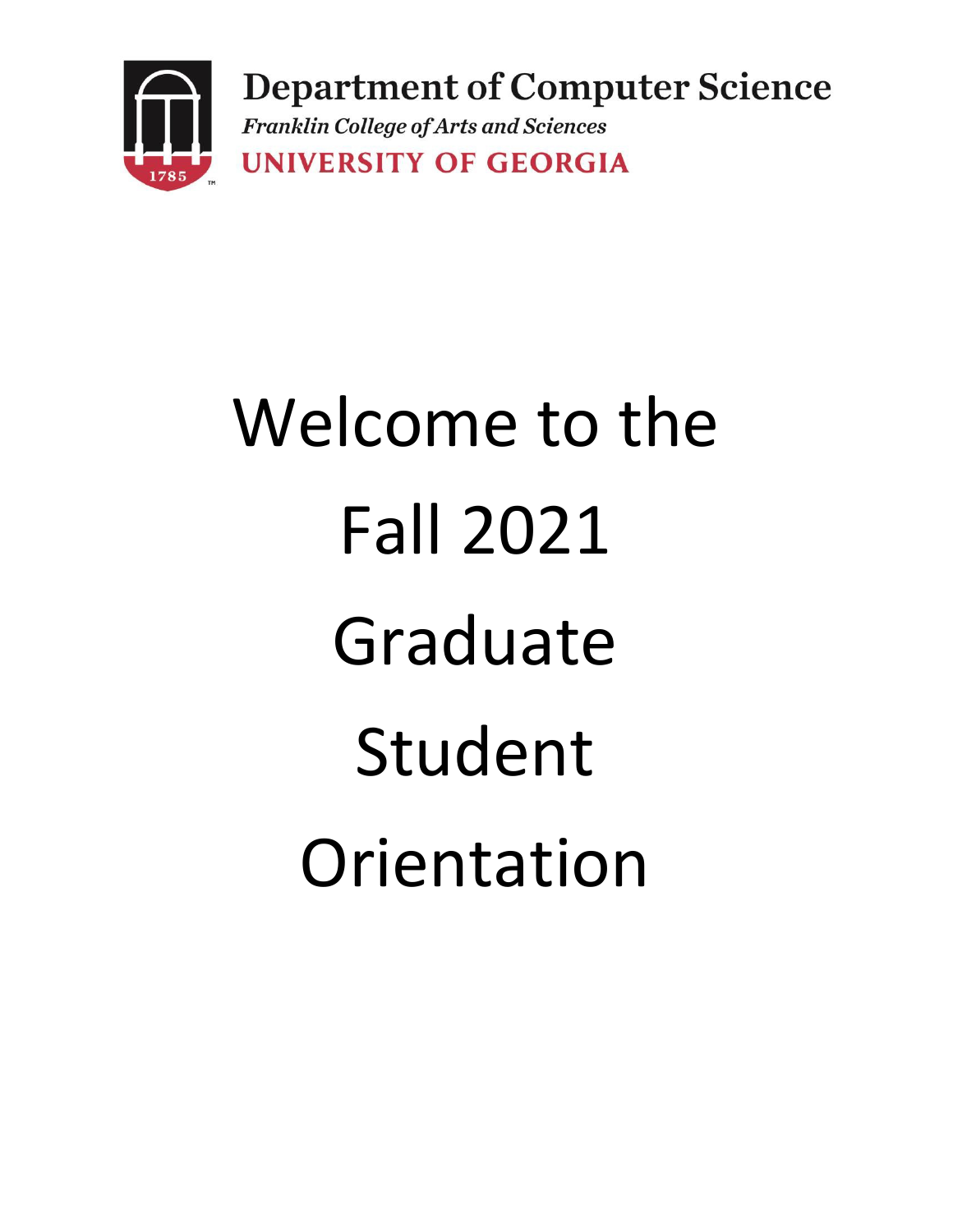## **COMPUTER SCIENCE**

## **GRADUATE STUDENT**

# **ORIENTATION**

# **Date: August 17th, 2:00pm via Zoom**

# **AGENDA**

- Welcome *Dr. Thiab Taha, Professor and CS Department Head*
- Systems Support Policies/Equipment *Computer Science Support Staff- Anne Steward/Piotr Misztal*
- Computer Science (CS) Graduate Programs + things to know *Professor John Miller, Graduate Coordinator Professor Lakshmish Ramaswamy, Graduate Coordinator*
- Computer Science Faculty Introduction*-Dr. Thiab Taha, Professor and CS Department Head*
- CS Graduate Student Association- *Aditya Shinde*
- Graduate Student Computer Science Staff Introduction-*Mrs. Samantha Varghese, Graduate Program Administrator*
- Graduate Student Support-*Mrs. Samantha Varghese, Graduate Program Administrator*
- Closing Remarks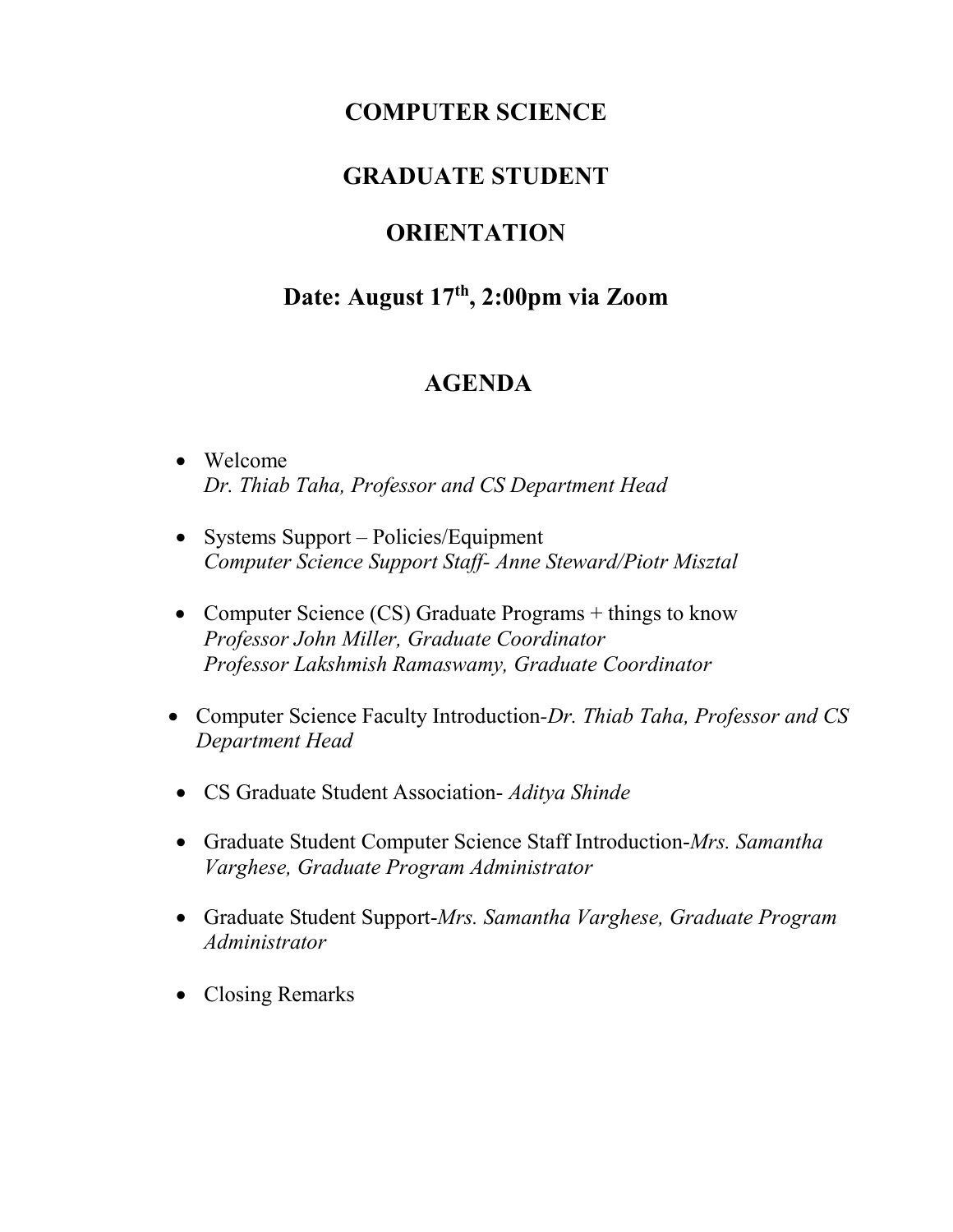

# Fall 2021 Graduate Student Handbook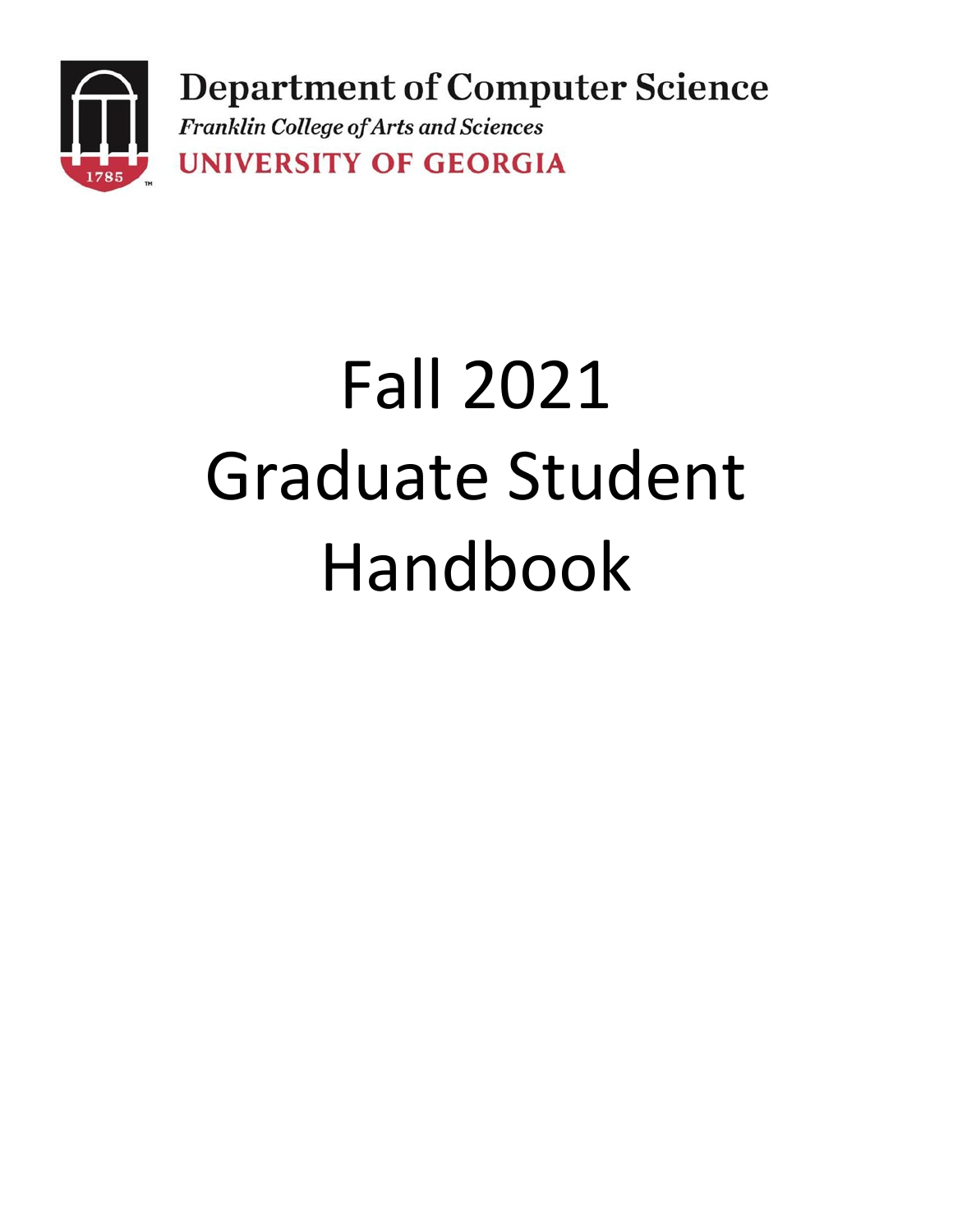## TABLE OF CONTENTS

- Computer Science Faculty and their Research Interests
- **•** CS Staff Overview
- Computer Science Computing Policies and Facilities
- Overview of Graduate Programs
- Graduate Degree Information Important points to remember
- **Computer Science Degree Descriptions** 
	- Master of Computer Science with Thesis
	- Master of Computer Science with Non- Thesis
	- Master in Applied Mathematical Science
	- Master of Computer Science in Cybersecurity and Privacy-Non-thesis
	- PhD in Computer Science
	- Bachelors/Masters Double Dawgs
- Progress Requirements for Computer Science Graduate Students
- The University of Georgia Graduate School Deadlines
- **•** Graduate Assistant Policy
- Requirements for students who are awarded Graduate Student Assistantships
- **•** TA Policy
- Schedule of Class Periods
- UGA Resources
- University of Georgia Academic Honesty Policy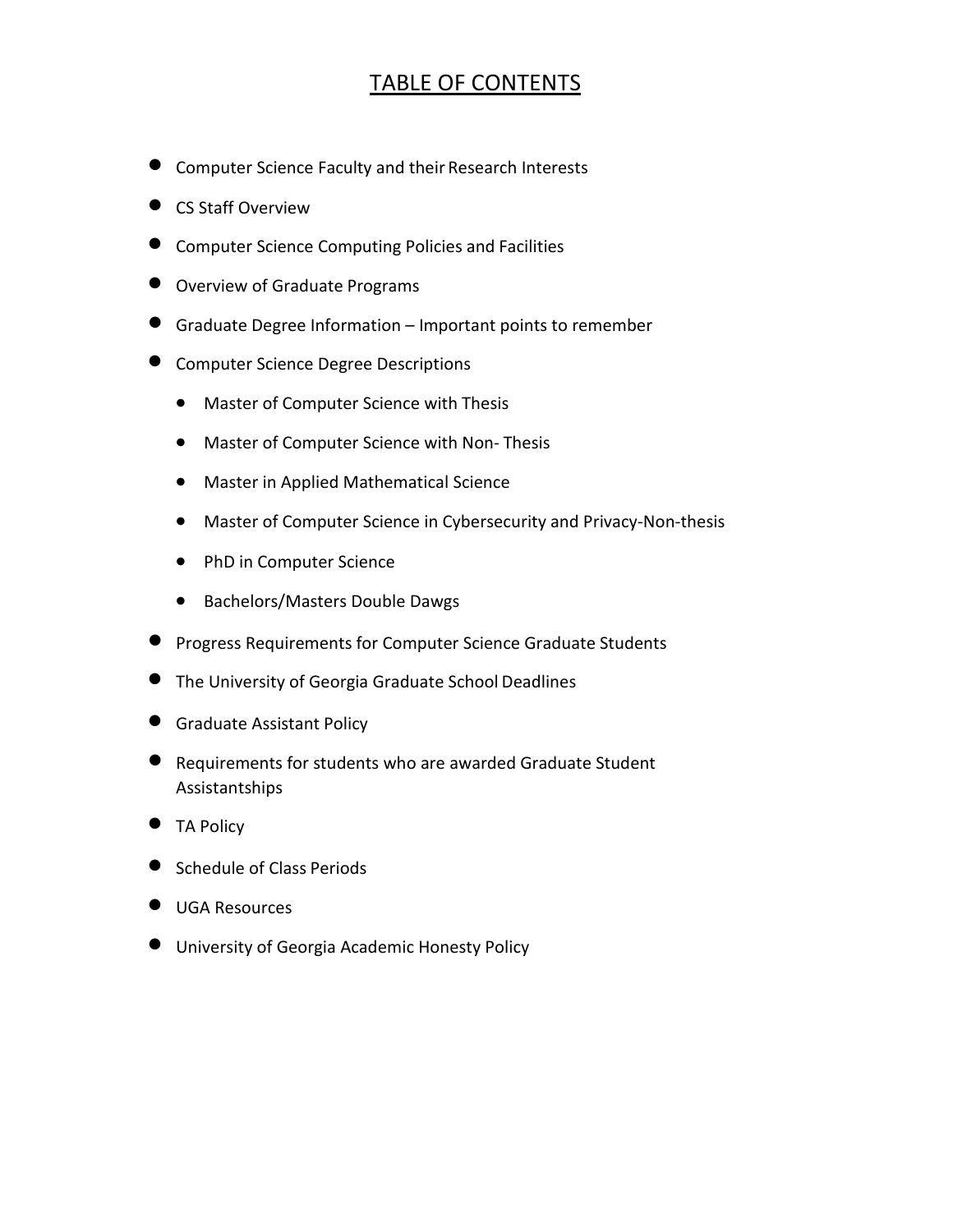#### **CS FACULTY AND RESEARCH INTERESTS Fall 2021**

SOHEYLA AMIRIAN, Lecturer, Ph.D., University of Georgia, Deep Learning methodologies for imaging applications

BUDAK ARPINAR, Associate Professor; Ph.D., Middle East Technical University, Internetscale distributed databases, interoperable information systems.

BRADLEY J. BARNES, Senior Lecturer, Ph.D.; University of Georgia, parallel and distributed computing, computer architecture, operating systems.

SUCHENDRA M. BHANDARKAR, Professor; Ph.D., Syracuse, computer vision, image and video processing and parallel processing.

LIMING CAI, Professor; Ph.D., Texas A&M University, algorithms, combinatorial optimization computational complexity theory, and computational biology.

MICHAEL COTTERELL, Senior Lecturer, Lecturer, PhD., University of Georgia, simulation, optimization, & ontologies for big data analytics.

PRASHANT DOSHI, Professor, Ph.D., University of Illinois, Service-oriented computing, semantic web, dynamic workflow composition, artificial intelligence, sequential decision theory, probabilistic reasoning over time.

SHELBY FUNK, Associate Professor; Ph.D., University of North Carolina at Chapel Hill, realtime systems, distributed systems.

LE GUAN, Assistant Professor, Ph.D., Chinese academy of Sciences, P. R. China, hardware and systems security, mobile security and IoT.

MARIO GUIMARAES, Lecturer, Ph.D., Pontificia Universidade Católica do Rio de Janeiro, Database Security, Data Warehouse, Geographical Information Systems, Instructional Software, and Video Games.

WILLIAM HOLLINGSWORTH, Senior Lecturer, Ph.D., University of Cambridge, computational linguistics and computer science.

MARIA HYBINETTE, Associate Professor; Ph.D., Georgia Tech, parallel and distributed computing, interactive computing environments, parallel applications.

 MUSTAKIMMUR R. KHANDAKAR, Assistant Professor, PhD., Florida State University, system and software security.

 MANIJEH KESHTGARI, Lecturer, Ph.D., Sharif University of Technology, computer networks, high performance computing, internet of things, software defined networking.

IN KEE KIM, Assistant Professor, Ph.D., University of Virginia, cloud computing, distributed systems, big data framework, IoT, and machine learning.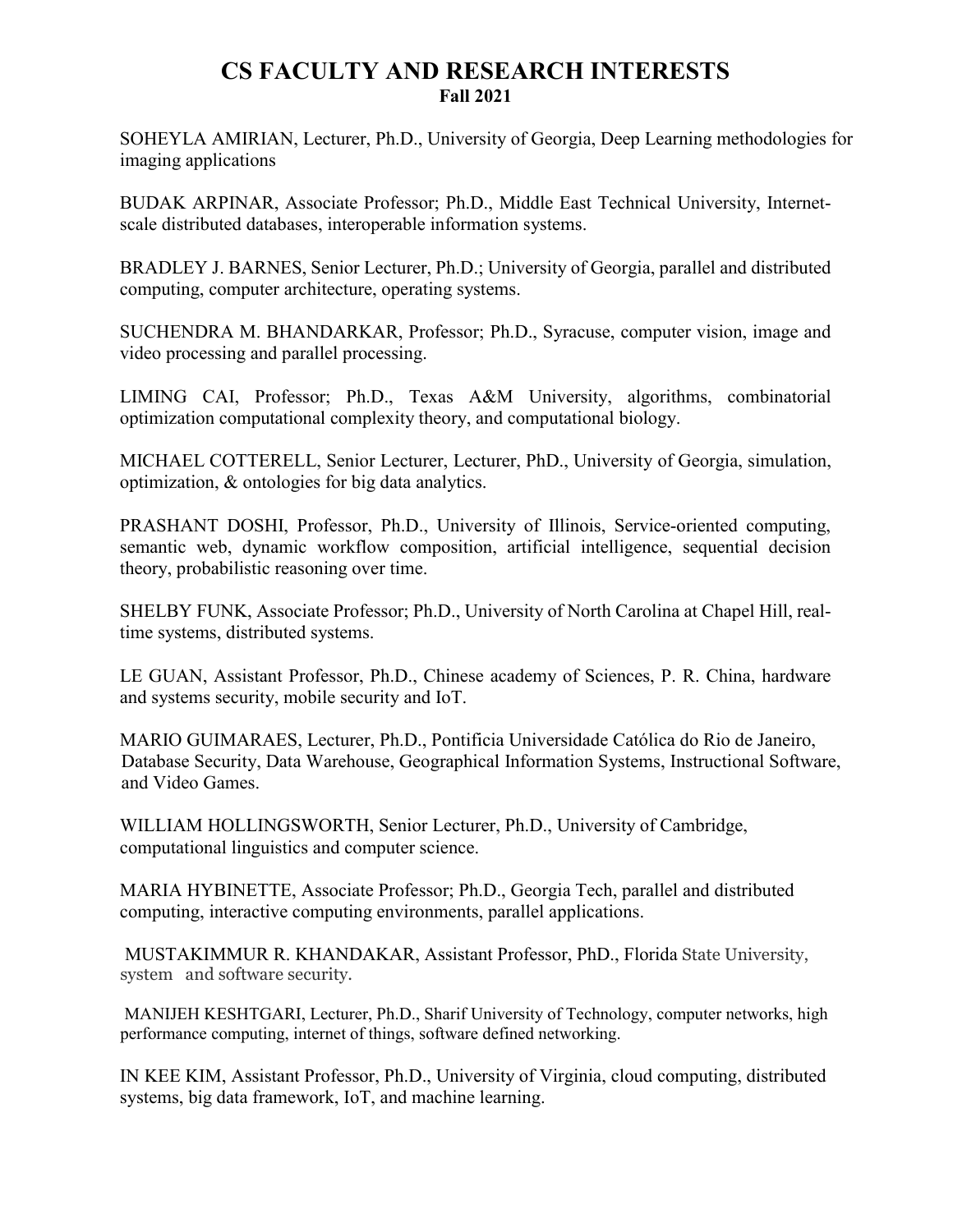KRZYSZTOF J. KOCHUT, Professor and Associate Head; Ph.D., Louisiana State, distributed processing, database systems, genomics.

SALVATORE LAMARCA, Limited-Term Lecturer, PhD candidate, University of Georgia

JAEWOO LEE, Assistant Professor, Ph.D., Purdue University, data privacy, machine learning, data mining, and convex optimization.

KYU HYUNG LEE, Associate Professor, Ph.D., Purdue University, cybersecurity dynamic/static program analysis, operating systems, and distributed systems.

SHENG LI, Assistant Professor, Ph.D., Northeastern University, data mining and machine learning, visual intelligence, time series modeling, deep learning, and causal inference.

YIHENG LIANG, Lecturer, Ph.D., University of North Texas, computational epidemiology.

NINGHAO LIU, Assistant Professor, Ph.D., Texas A&M University, explainable artificial intelligence, network analysis, anomaly detection, and recommender systems.

TIANMING LIU, Distinguished Research Professor; Ph.D., Shanghai Jiao Tong University, neuro imaging, neuroimage computing, and neuroinformatics.

SACHIN MEENA, Lecturer, PhD., University of Missouri, Columbia, Interactive Image Segmentation, Machine Learning, Bio-medical Image Analysis.

 CHENGLIN MIAO, Assistant Professor, State University of New York at Buffalo, security and privacy, Internet of Things (IoT), and machine learning.

JOHN A. MILLER, Professor and Graduate Coordinator; Ph.D., Georgia Tech, Database systems, simulation, parallel and distributed systems.

RAMVIYAS NATTANMAI PARASURAMAN, Assistant Professor, Ph.D., Universidad Politecnica de Madrid, Spain, robotics and automation, networked multi-robot coordination, and machine learning of wireless signals.

HAO PENG, Lecturer, PhD Candidate, University of Georgia, data science.

ROBERTO PERDISCI, Patty and D.R. Grimes Distinguished Professor, Ph.D., University of Cagliari – Italy, Computer and network security, malware detection, DNS security, pattern recognition, data mining.

SHANNON QUINN, Associate Professor, Ph.D., University of Pittsburgh, distributed spectral graph methods for analyzing large-scale un-structured biomedical data.

LAKSHMISH RAMASWAMY, Professor and Graduate Coordinator, Ph.D., Georgia Tech, large-scale distributed systems, World Wide Web, overlay networks and peer-to-peer systems and distributed databases & big Data.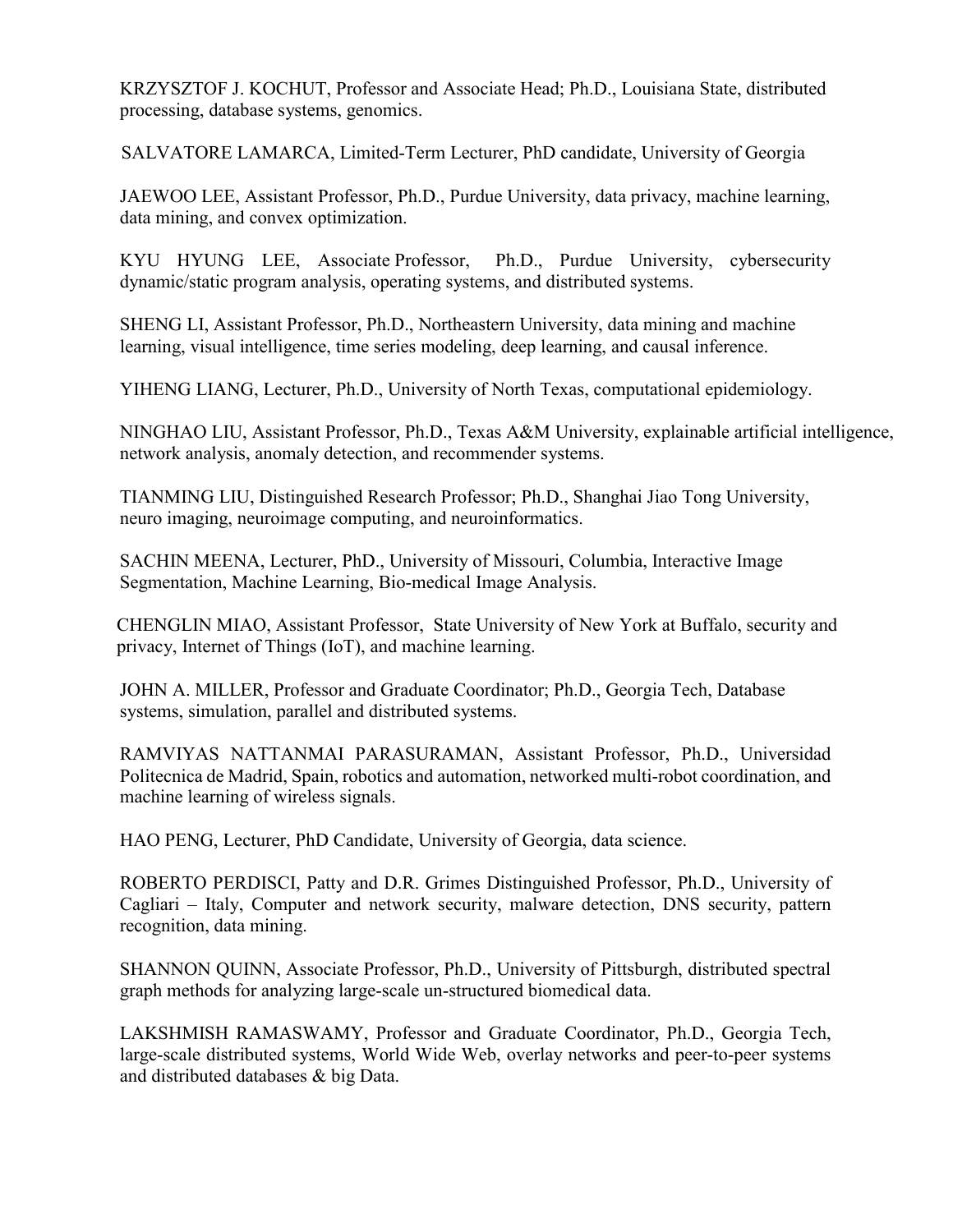KHALED RASHEED, Professor; Ph.D., Rutgers University, artificial intelligence, genetic algorithms, design optimization.

EMAN SALEH, Lecturer, Ph.D. Cairo University, software engineering.

THIAB R. TAHA, Professor and Department Head; Ph.D., Clarkson, scientific and distributed computing, bioinformatics, software development for solving nonlinear wave equations and biochemical reaction networks, big data analytics.

WENWEN WANG, Assistant Professor, PhD., University of Chinese Academy of Sciences, computer architectures, compilers, runtimes, operating systems, mobile computing, and system security.

# **ADJUNCT, COURTESY FACULTY AND RESEARCH INTERESTS**

YI HONG, Adjunct Assistant Professor, Ph. D., University of North Carolina at Chapel Hill, data analysis, statistical analysis, optimization, and visualization.

KYLE JOHNSEN, Ph.D., Adjunct Associate Professor, University of Florida, Simulationbased Training, Natural Interfaces, Human-Computer Interaction, Serious Games, Virtual Humans, Virtual Reality, Computer Graphics, Computer Vision.

JESSICA KISSINGER, Ph.D., Adjunct Professor, Indiana University, Computational Biology.

CHANGYING LI, PhD., Courtesy Professor of Computer Science, Pennsylvania State University, Phenomics and Plant Robotics.

KANG LI, Adjunct Professor, Ph.D., Oregon Graduate Institute, Computer networks, system security, multimedia.

PING MA, Ph.D., Courtesy Professor, Purdue University, Statistics Research, Data Analytics.

FRED MAIER, Ph.D., Courtesy Assistant Research Scientist of Computer Science, University of Georgia, Logic-based AI, focusing on semantics and algorithms for rule-based Nonmonotonic logics and on inconsistency-tolerant description logics.

HANCHUAN PENG, Ph.D., Adjunct Associate Professor, *Southeast University, Nanjing, China*, Microscopy Image Analysis and Visualization, Bioinformatics and Computational Biology, Biomedical Imaging, Neuroscience, Cell Biology, Pattern Recognition, Computer Vision, Machine Learning, Data Mining, Brain Atlases and Connectomes, Gene Expression Analysis, Other Biomedical Applications.

AMIT P. SHETH, Ph.D., Adjunct Professor, Ohio State University; Information integration, work-flow management & semantic web services.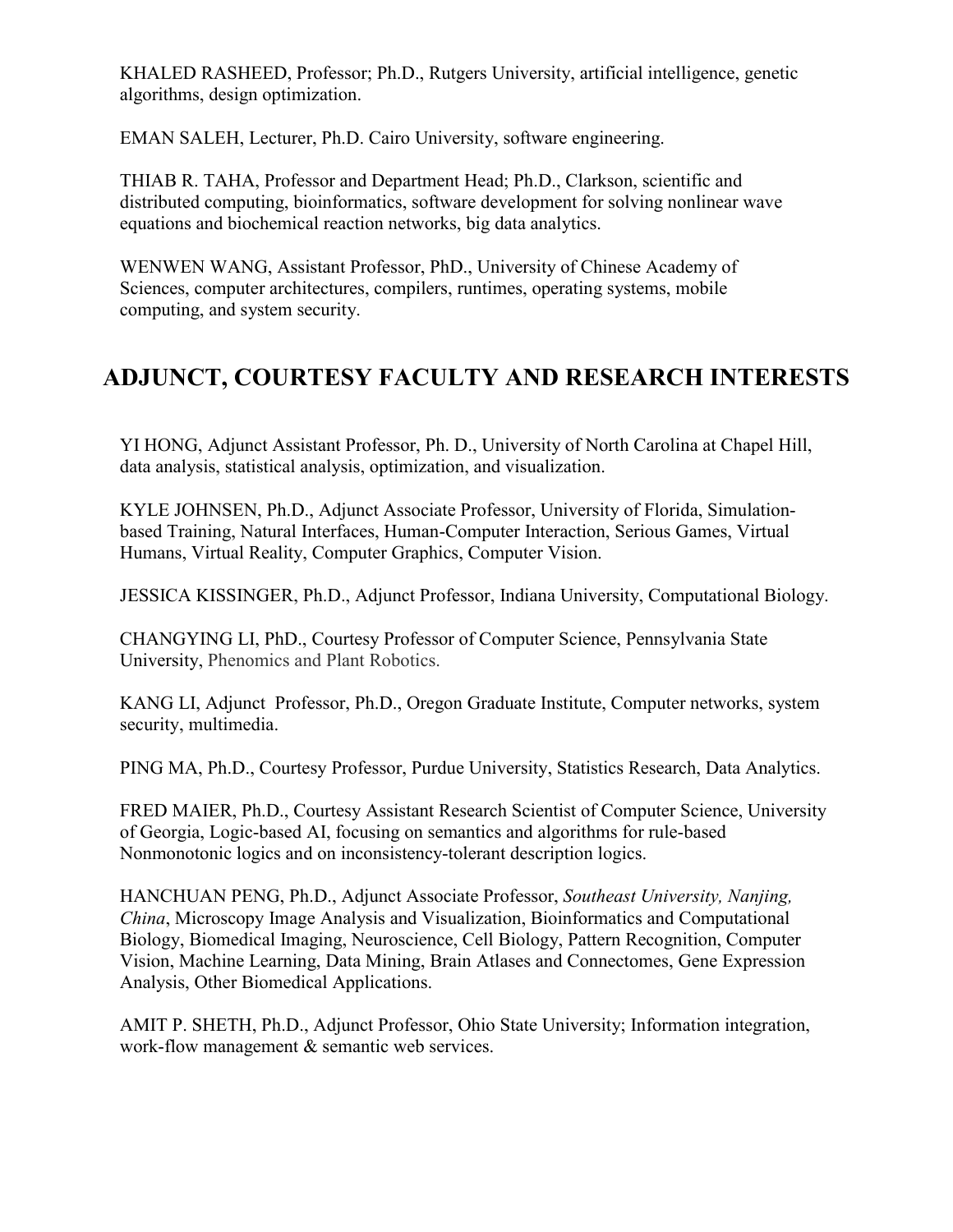WENZHAN SONG, PhD, Courtesy Professor of Computer Science, Illinois Institute of Technology, Cyber-physical Systems, Computing and Security; Smart Grid, Subsurface Imaging, Sensor Networks, Swarm Robotics; Energy and Environment Informatics, Distributed Computing and Systems, Big Data Analytics

YING XU, Courtesy Professor of Computer Science, Ph.D., University of Colorado at Boulder, Bioinformatics, computational biology, cancer bioinformatics research.

WILLIAM YORK, Courtesy Professor of Computer Science, Ph.D., University of Georgia, Bioinformatics for glycobiology and glycomics; structure, assembly, and morphogenesis of primary cell walls of plants.

# **EMERITUS FACULTY**

HAMID R. ARABNIA, Emeritus Professor; Ph.D., Kent at Canterbury, parallel and distributed algorithms & architectures, computer vision, scalable big data analytics, methodologies in prevention of cyber-stalking and cyber harassment.

E. RODNEY CANFIELD, Emeritus Professor; Ph.D., California at San Diego, Combinatorics, theory, data structures.

DON POTTER, Emeritus Professor; Ph.D, South Carolina University, Expert Database Systems, Knowledge and Data Modeling, Artificial Intelligence, Robotics, Evolutionary Computing.

ROBERT W. ROBINSON, Emeritus Professor; Ph.D., Cornell, Combinatorics, graph theory, algorithms.

JEFFREY W. SMITH, Emeritus Associate Professor; Ph.D., North Carolina State, Computer architecture, computer aided design, modeling and visualization.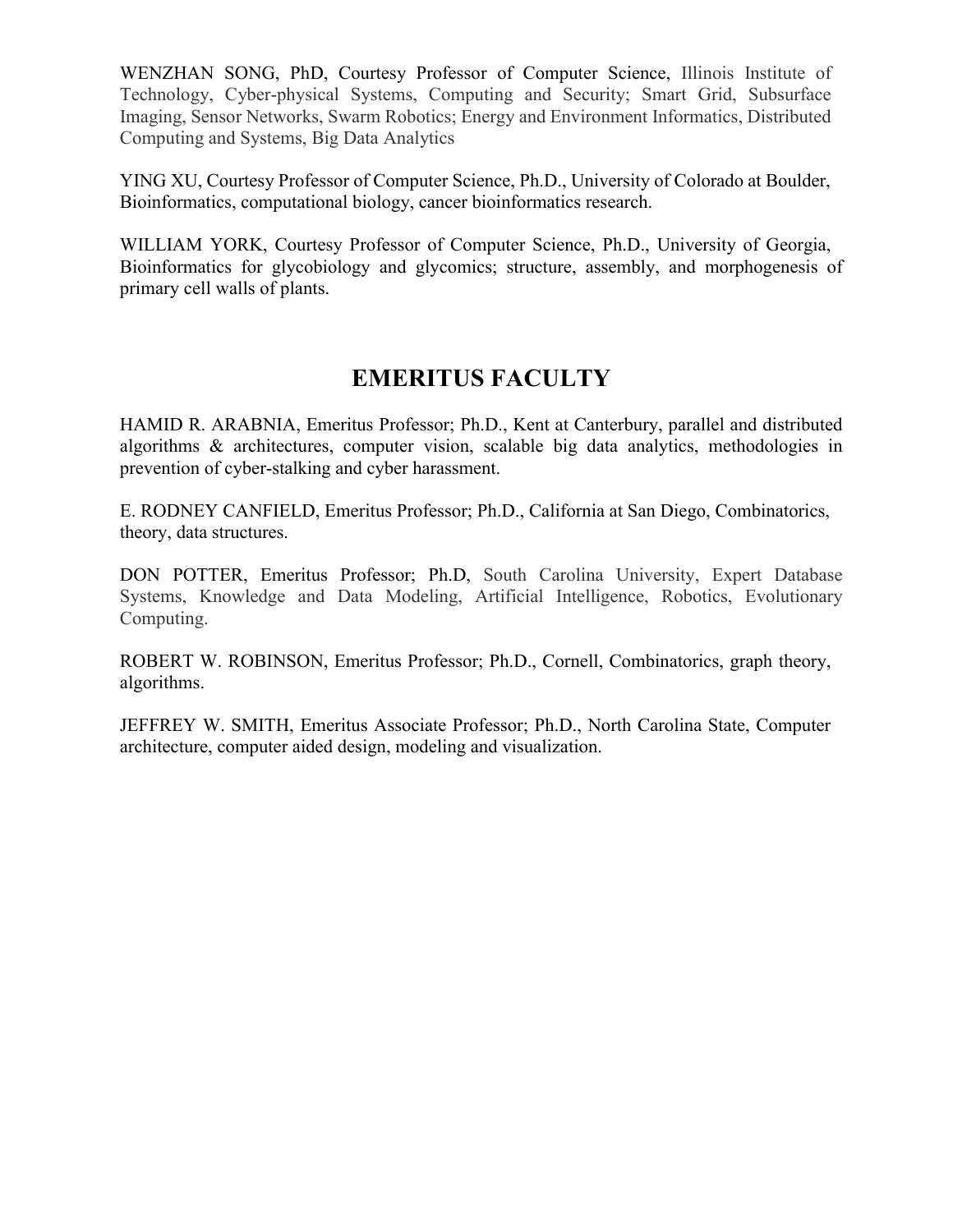### **CS STAFF**

| Kimberly Buffington, Administrative Specialist I  | klbuff@uga.edu        | (706) 542-3455 |
|---------------------------------------------------|-----------------------|----------------|
| Evette Dunbar, Administrative Specialist I        | evette.dunbar@uga.edu | (706) 542-2911 |
| Samantha Varghese, Graduate Program Administrator | slvargh@uga.edu       | (706) 542-3477 |
| Piotr Misztal, Systems Administrator Associate    | pmisztal@uga.edu      | (706) 542-8752 |
| Anne Steward, Systems Administrator Associate     | anne.steward@uga.edu  | (706) 542-4676 |
|                                                   |                       |                |

Dr. John A. Miller, PhD. Computer Science Graduate Coordinator Email: cs-grad-coordinator@uga.edu Phone: (706) 542-2911

Dr. Lakshmish Ramaswamy, PhD. Computer Science Graduate Coordinator Email: cs-grad-coordinator@uga.edu Phone: 706-542-2737

Dr. Thiab Taha, PhD.

Professor and Department Head., Department of Computer Science

Email:trtaha@uga.edu

Phone: 706-542-3455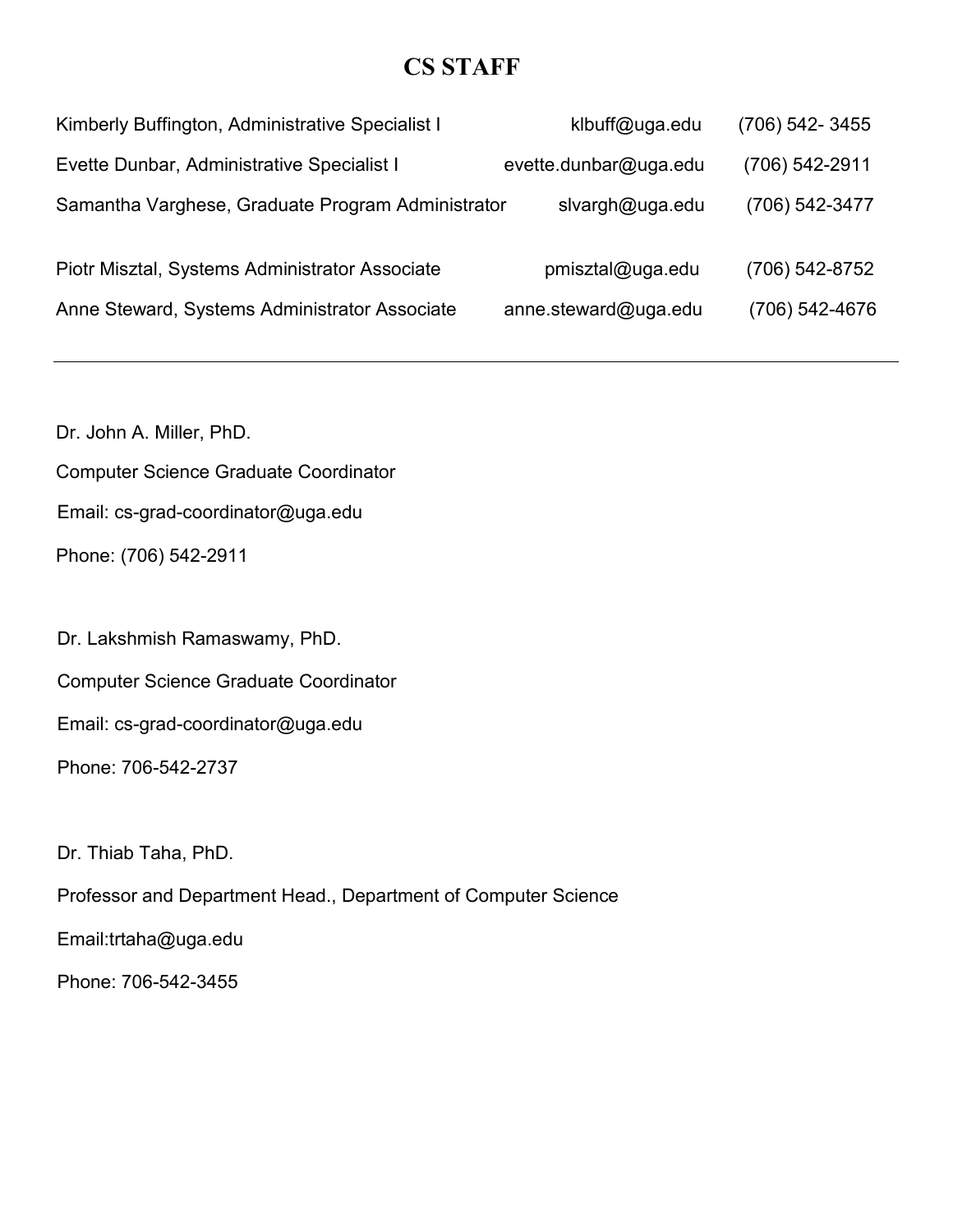# **Computer Science Computing Policies and Facilities** Fall 2021

| Linux/MacOS support:<br><b>Windows/PC support:</b> | Piotr Misztal<br>Anne Steward                                                                                                                       | pmisztal@uga.edu<br>anne.steward@uga.edu |
|----------------------------------------------------|-----------------------------------------------------------------------------------------------------------------------------------------------------|------------------------------------------|
|                                                    | System Support Office is room 206 Boyd GSRC. Email: <b>support@cs.uga.edu</b>                                                                       |                                          |
| Linux fileserver(s):                               | odin.cs.uga.edu<br>Red Hat Enterprise Linux OS<br>14 Intel Xeon cores with 256 GB<br>RAM Local storage for student<br>accounts                      |                                          |
| Windows fileservers:                               | zeus.cs.uga.edu<br>Windows Server for all instructional PCs<br>Home directories are NOT backed on the PCs<br>Please copy any critical files to Odin |                                          |

The department has many other special fileservers available for student use. Access to these fileservers will be granted with permission from a faculty member.

The PC workstations in the 201, 307, and 307a labs authenticate using your **MyID** and **MyID password**.

#### **Odin account policy**:

Your home directory on Odin will remain for **one year** after graduation. Email **[support@cs.uga.edu](mailto:support@cs.uga.edu)** with questions/problems with departmental computers or networking issues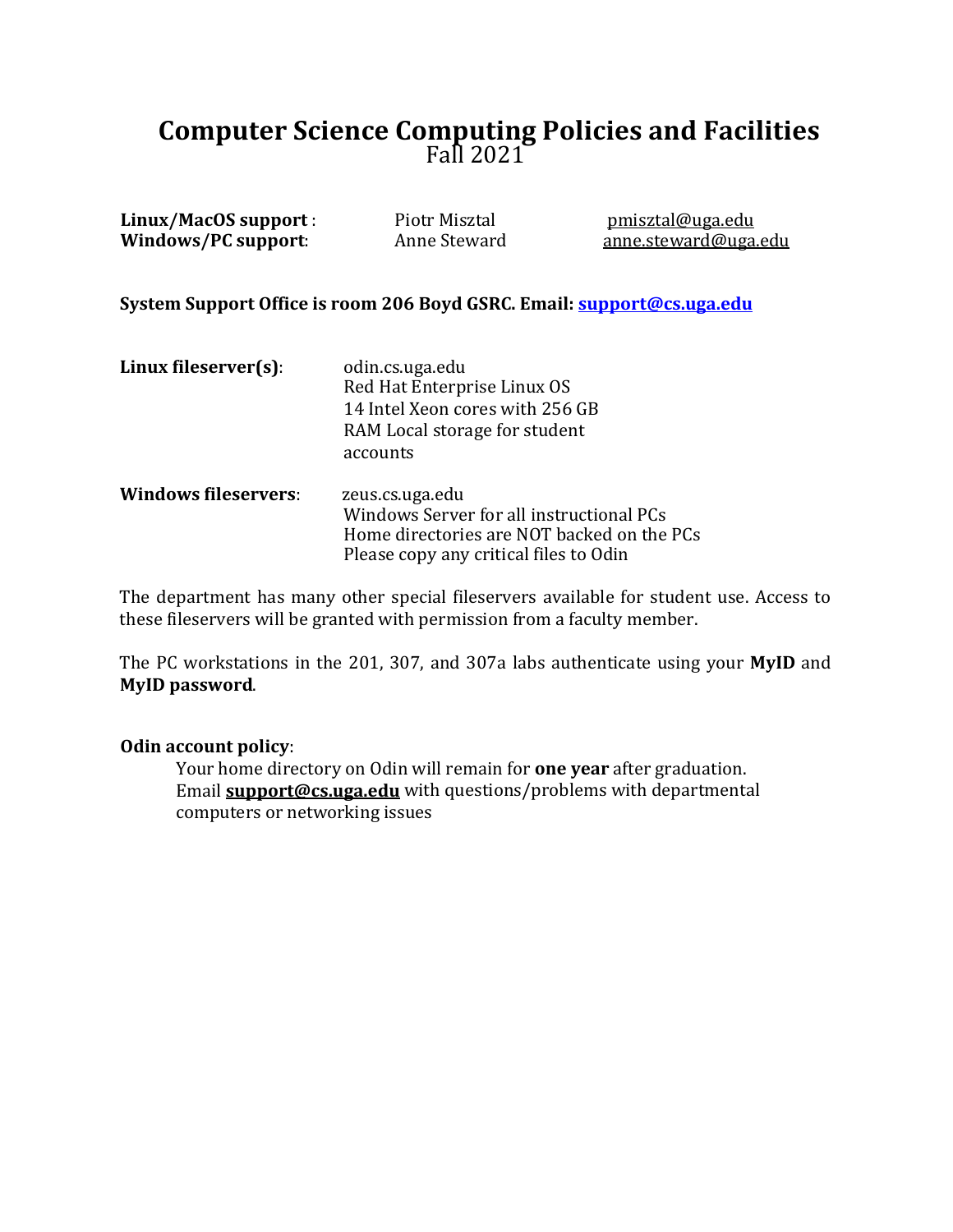#### **Overview of Graduate Programs**

#### **MS Computer Science- (Thesis)**

The Master of Science degree in Computer Science at The University of Georgia is a comprehensive program of study intended to give qualified and motivated students a thorough foundation in the theory, methodology, and techniques of Computer Science. Students who successfully complete this program of study will have a grasp of the principles and foundations of Computer Science. They will be prepared to pursue higher academic goals, including the Doctor of Philosophy degree. They will obtain skills and experience in up-to-date approaches to analysis, design, implementation, validation, and documentation of computer software and hardware. With these skills they will be well qualified for technical, professional, or managerial positions in government, business, industry, and education.

#### **MS Computer Science- (Non-Thesis)**

The Master of Science degree in Computer Science (Non-thesis) option is designed for graduate students seeking careers in industry or government after graduation. The track taken is similar to the one taken by current M.S. students that requires a Master's Thesis to be written. The time and effort now devoted to CSCI 7300 Master's Thesis and CSCI 8990Research Seminar will, under the Non-Thesis option, be replaced with four credit-hours of CSCI 7200 Masters Project. The project will be directed by a Computer Science Graduate faculty professor.

#### **M.S. Program in Cybersecurity and Privacy (Non-Thesis)**

This MS program will be useful for all students, particularly in the fields of computer science, mathematics, and engineering. The program aims to develop expertise in various aspects of computer security and privacy, such as networking, operating systems, network and systems security, and data and communications privacy.

#### **MAMS- Master in Applied Math Science**

This is a professional master's degree program designed for students who seek a broad training in applied computational/quantitative methods as preparation for professional employment in business, government, or industry. Students in this program take a core curriculum of courses offered by the three mathematical science departments from the Franklin College of Arts and Sciences.

•Computer Science (CSCI)

•Mathematics (MATH)

#### **Certificate in Cybersecurity**

Cybersecurity and privacy have become critical components of our lives. According to the White House, cybersecurity threats represent one of the most serious economic and national security challenges we face, but one for which we are not yet adequately prepared to counter. The Graduate Certificate in Cybersecurity program, offered by the Department of Computer Science, is designed to equip graduate students with both foundational and cutting- edge cybersecurity and privacy concepts, and to contribute to the formation of well-trained cyber-defense practitioners and researchers.

#### **PhD Computer Science**

The Doctor of Philosophy (Ph.D.) in Computer Science at The University of Georgia is an advanced, intensive program offered by the Computer Science Department and designed to take students to the frontiers of knowledge in one of a number of key areas of Computer Science. The Ph.D. in Computer Science combines theory and practice in complementary, yet flexible, ways. The program has been designed to prepare students for careers in research (at universities, or government or industrial research laboratories), teaching (at colleges or universities), or advanced development (at hardware and software companies).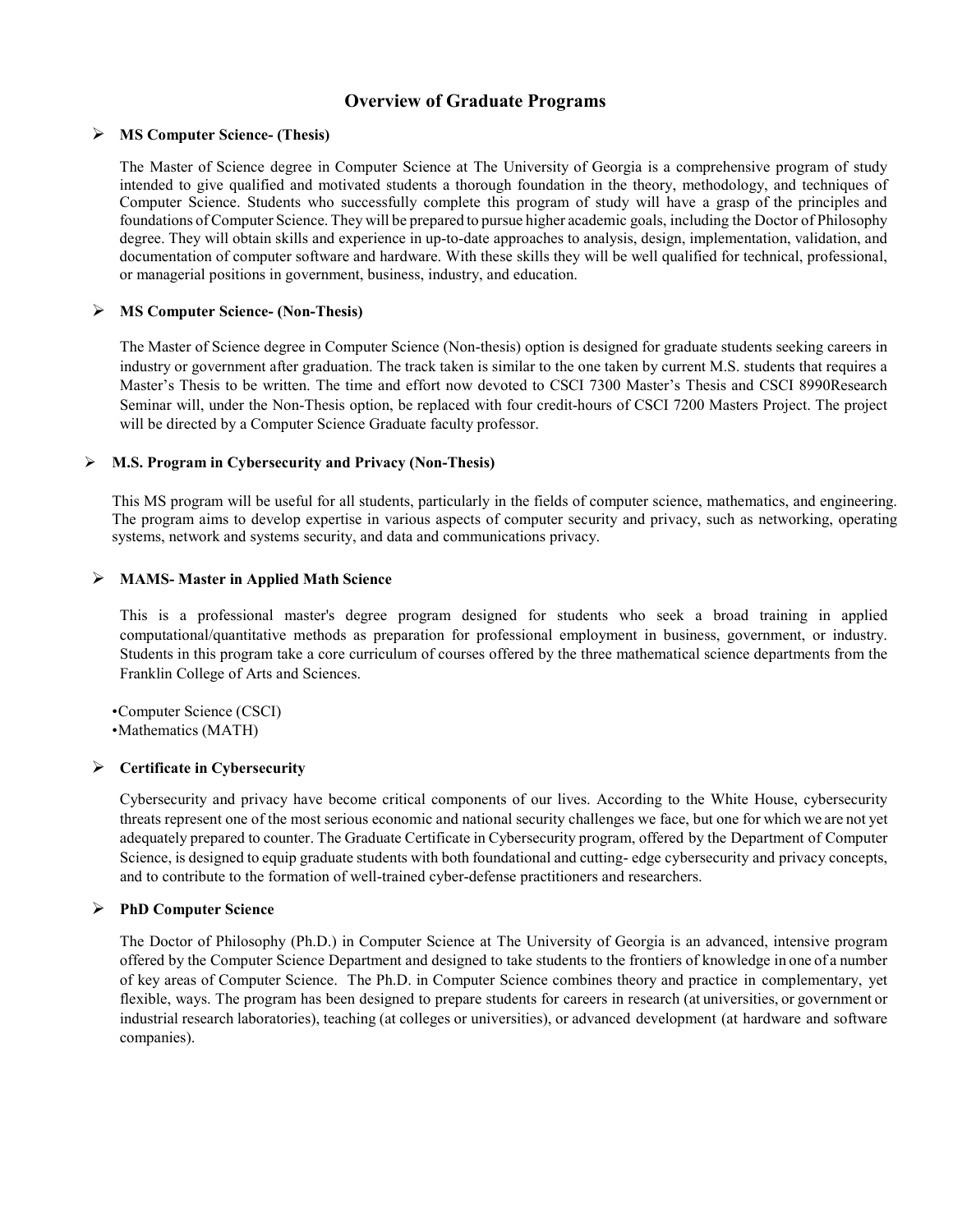#### **GRADUATE DEGREE INFORMATION - IMPORTANT POINTS TO REMEMBER**

*Note that the following information does NOT include all requirements for a graduate degree in Computer Science.* NOTE ALSO THAT DEGREE REQUIREMENTS MAY CHANGE AT THE DISCRETION OF THE DEPARTMENT. SUCH CHANGES ARE USUALLY IMPLEMENTED IMMEDIATELY. IT IS THE STUDENT'S RESPONSIBILITY TO MAKE SURE THEY CONFORM TO THE MOST UP TO DATE DEGREE REQUIREMENTS.

• All new students will be advised by Professor John Miller, Graduate Coordinator until a Major Professor is chosen. Please note the office hours below, which may vary by semester.

**Prof. John Miller's fall 2021 Office Hours:** Monday-Thursday afternoons, (Tentative).Email to arrange time.

**Prof. Lakshmish Ramaswamy fall 2021 Office Hours: :** Tuesday and Thursdays 3:45 PM to 4:45 PM (Tentative). Email to arrange time.

- MS and PhD students are required to submit all Graduate School forms online through Grad Status [www.gradstatus@uga.edu](http://www.gradstatus@uga.edu) by the stated Graduate School stated deadlines.
- PhD students will have their Oral/Written Comprehensive Exam Announcement, and Dissertation Defense Announcement made by Graduate Coordinator's Office, and must be requested two weeks in advance.
- All students must apply for graduation in Athena preferably one semester before the intended graduation term.

#### **M.S. Degree**

- **•** The Major Professor MUST BE CHOSEN BY THE END OF SEMESTER 2 IN THE ENROLLED M.A.M.S. OR M.S. DEGREE PROGRAM. Major Professor is needed for thesis and non-thesis MS students.
- Students must meet the **MS Core Competency requirements which consist of at least 12 hours** of core CSCI graduate level coursework. At least one course from each of the following groups must be taken: Theory, Software Design, and System Design. Core Competency is certified by the student's Advisory Committee with the approval of the Graduate Coordinator. See form found here:<https://cs.uga.edu/graduate-student-resources>

#### **• MS (THESIS): THE FOLLOWING FORMS MUST BE TURNED IN BY THE END OF THE SECOND- SEMESTER-ENROLLED (by end of semester 2)**

Advisory Committee MS Core Competency Certification Program of Study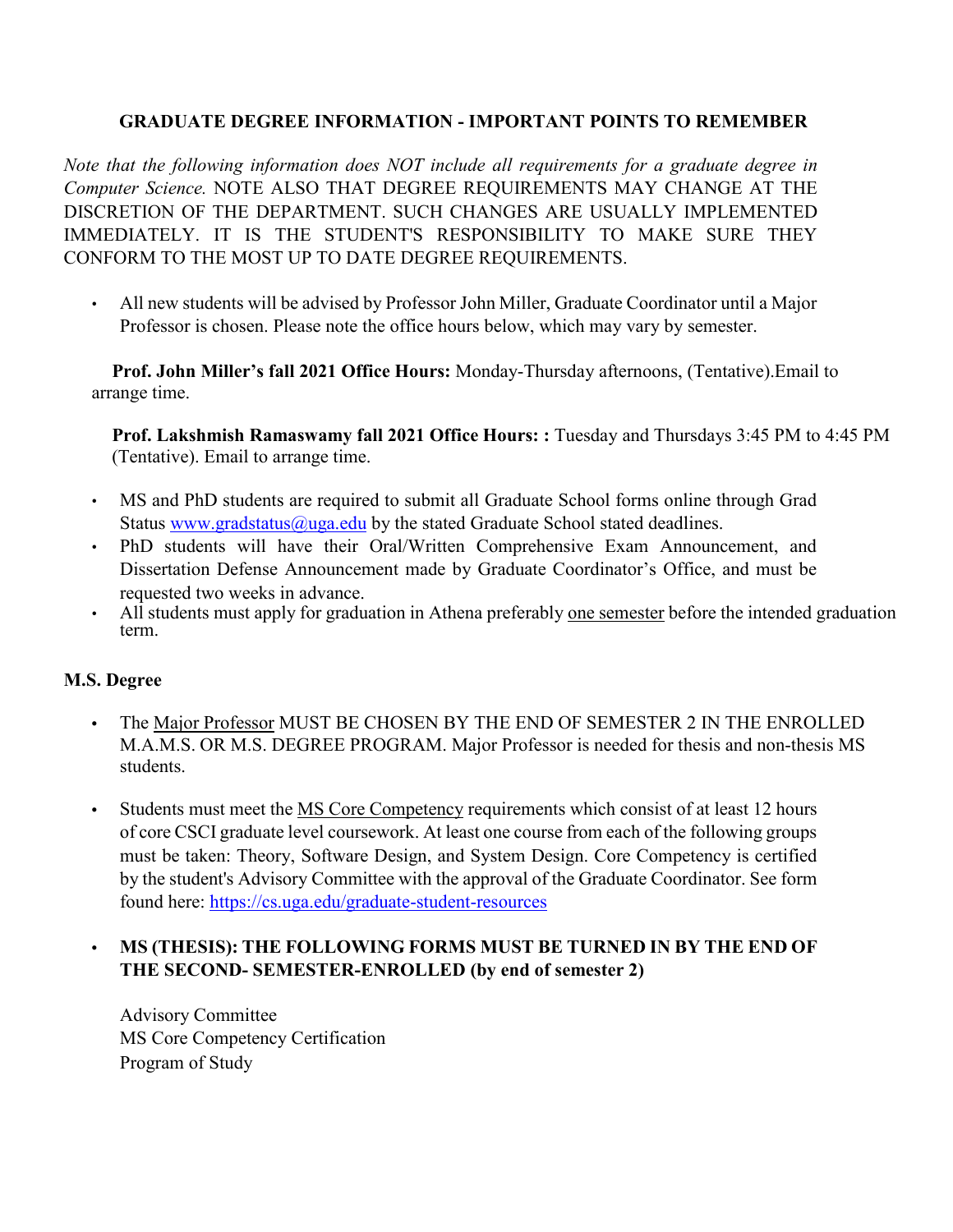#### • **MS (NON-THESIS): THE FOLLOWING FORMS MUST BE TURNED IN BY THE END OF THE SECOND-SEMESTER-ENROLLED (by end of semester 2)**

Advisory Committee – not needed MS Core Competency (Non-Thesis) Program of Study

#### • **MS ( CYBERSECURITY-Nonthesis): THE FOLLOWING FORMS MUST BE TURNED IN BY THE END OF THE SECOND-SEMESTER-ENROLLED (by end of semester 2)**

MS Core Competency (non-thesis) Program of Study

#### • **MAMS Degree-THE FOLLOWING FORMS MUST BE TURNED IN BY THE END OF SECOND-SEMESTER ENROLLED ( by end of semester 2)**

Advisory Committee- not needed Program of Study (Non-Doctoral Professional Degree for Independent Study Form) Technical Report (CSCI 7100)

#### **Ph.D. Degree**

- **•** The Major Professor and Advisory Committee MUST BE CHOSEN (BY THE END OF THE THIRD SEMESTER ENROLLED). The Advisory Committee (G130) online form is found: <https://grad.uga.edu/index.php/current-students/forms/>
- **•** Students must exhibit PhD Core Competency according to the guidelines set forth by the student's advisory committee. This may take the form of a written exam, an oral exam, an essay exam, graded coursework, or some other mechanism deemed appropriate by the student's advisory committee. Committee members must unanimously vote to certify competency before the student can submit the Core Competency Certification Form to the Graduate Coordinator for approval. See form found here: [https://cs.uga.edu/graduate-student](https://cs.uga.edu/graduate-student-resources)[resources](https://cs.uga.edu/graduate-student-resources)

Prior to the Graduate Coordinator approval, each student's Phd Core Competency certification must undergo full departmental faculty review. Comments and concerns from the department faculty will be taken into consideration by the Graduate Coordinator and used to determine whether or not the certification is approved. In the case where the certification is not approved, the Graduate Coordinator will work with the student's advisory committee to specify any remedial action.

• Students must submit a Preliminary Program of Study to Graduate CS Coordinator (BY END OF THIRD SEMESTER ENROLLED), and a Final Program of Study Form (G138) (BY END OF SEMETER 3 OR AT TIME OF ORAL/WRITTEN COMPREHENSIVE EXAMS) to Graduate School. This should be a coherent and logical whole; it requires the approval of the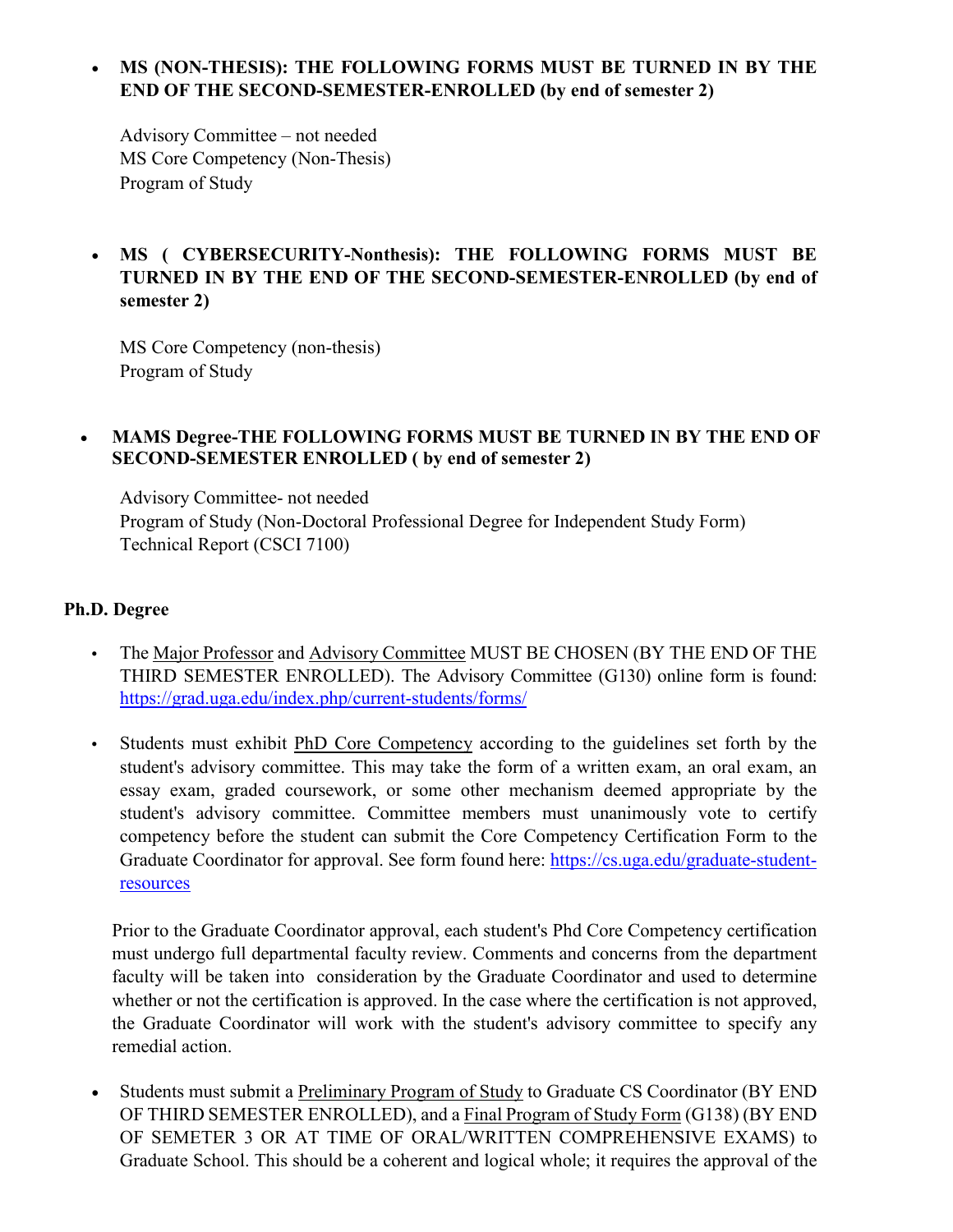student's major professor, the student's advisory committee, and the departmental Graduate Coordinator. This must be on file with the office before the Admission to Candidacy form can be submitted.

- **•** Students must pass the Ph.D. Oral/Written Comprehensive Examination that covers the student's major and minor areas of study. The examination consists of two parts: a written section and an oral section. **Students have at most two attempts to pass the Comprehensive Examination**. The oral part may not be attempted until the written part has been passed. Students are responsible for initiating an Application for Admission to Candidacy (G162), once all requirements, except the dissertation prospectus and the dissertation, have been completed. Contact Graduate Program Administrator for the announcement, to be made two weeks in advance, to the Graduate School.
- **•** Students must initiate the Approval Form for Doctoral Dissertation (G164) by their last semester, in Grad status. Student must submit the ETD Submission Approval Form (G129) in their last semester. This must be approved by all committee members, major professor and Graduate Coordinator by the Graduate School deadline in the last semester.
- **•** Students must present a Dissertation Prospectus to his/her advisory committee for approval. The Major Professor must submit the results of the Dissertation Prospectus by email or letter to the Graduate Coordinator and must be signed by Major Professor, and all Committee members.

#### • **THE FOLLOWING PhD FORMS MUST BE TURNED IN BY THE END OF THE THIRD-SEMESTER- ENROLLED ( Semester 3)**

Advisory Committee Form PhD Core Competency Form Preliminary Program of Study Final Program of Study

NOTE: All Graduate School and Computer Science Departmental forms must be submitted electronically.

For question on Graduate School forms, email to [gradinfo@uga.edu.](mailto:gradinfo@uga.edu)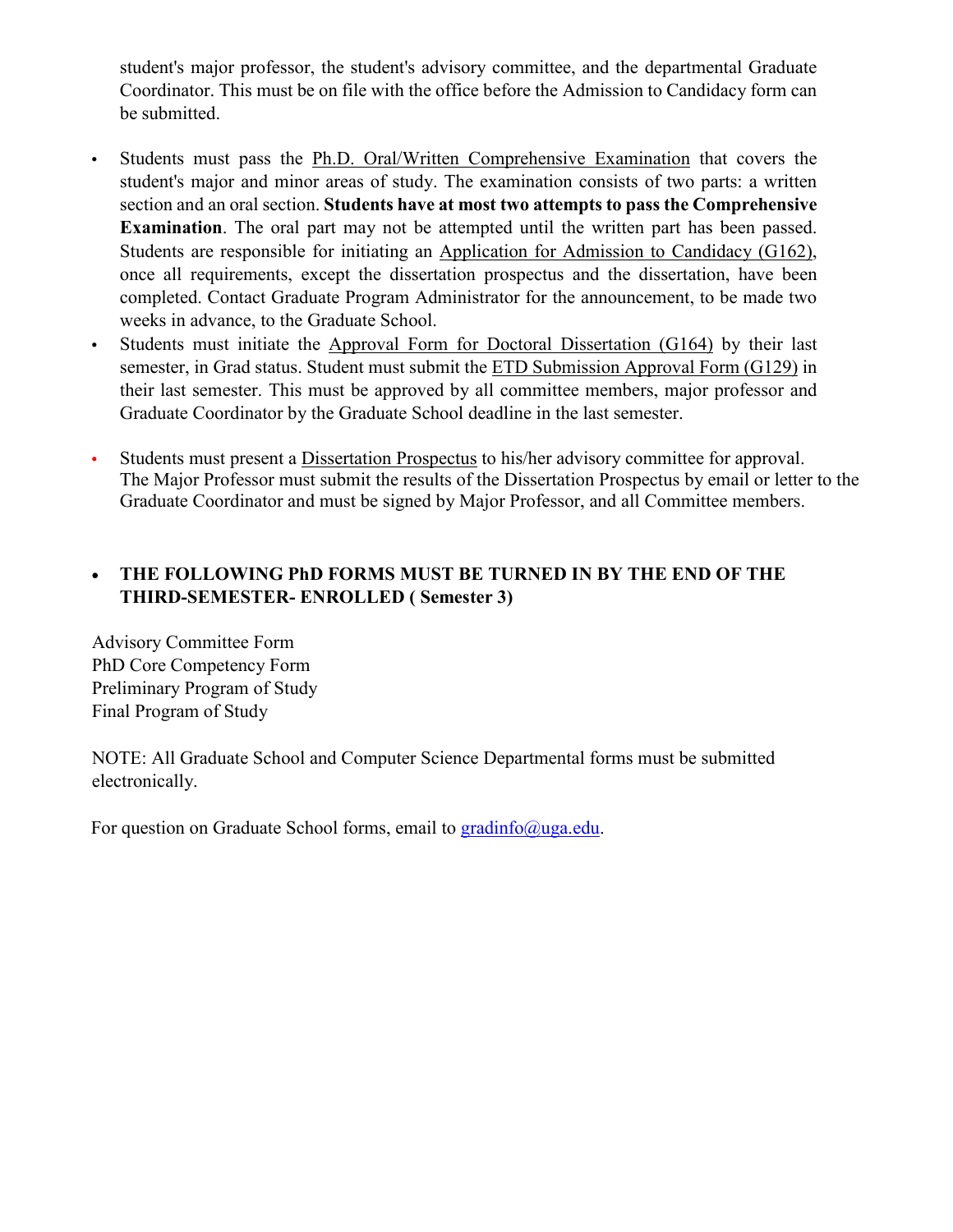# **[Computer Science Grad](https://cs.uga.edu/ms-computer-science-thesis-option)[ua](https://cs.uga.edu/ms-computer-science-non-thesis-option)te Degree Descriptions- click to view**

- > [MS Computer Science- \(Thesis\)](https://cs.uga.edu/ms-computer-science-thesis-option)
- > [M](https://cs.uga.edu/master-applied-mathematical-sciences)[S Computer Science- \(Non-Thesis\)](https://cs.uga.edu/ms-computer-science-non-thesis-option)
- > [M.S. Program in Cyber](https://cs.uga.edu/doctor-philosophy-computer-science)[security and](https://cs.uga.edu/master-science-cybersecurity-and-privacy) Privacy (Non-Thesis)
- > M[AMS- Master in Ap](https://cs.uga.edu/master-applied-mathematical-sciences)[plied Math](https://cs.uga.edu/doctor-philosophy-computer-science-phd-exams) [Science](https://cs.uga.edu/master-applied-mathematical-sciences)
- > [PhD Computer Science](https://cs.uga.edu/double-dawgs-program)
	- [PhD](https://cs.uga.edu/certificate-cybersecurity) [Exams](https://cs.uga.edu/doctor-philosophy-computer-science-phd-exams)
- > Ba[chelors/Masters Double Dawgs](https://cs.uga.edu/double-dawgs-program)
- S C[ertificate in Cybersecurity](https://cs.uga.edu/certificate-cybersecurity)

**For complete degree or certificate descriptions, please see https://cs.uga.edu/graduate-students**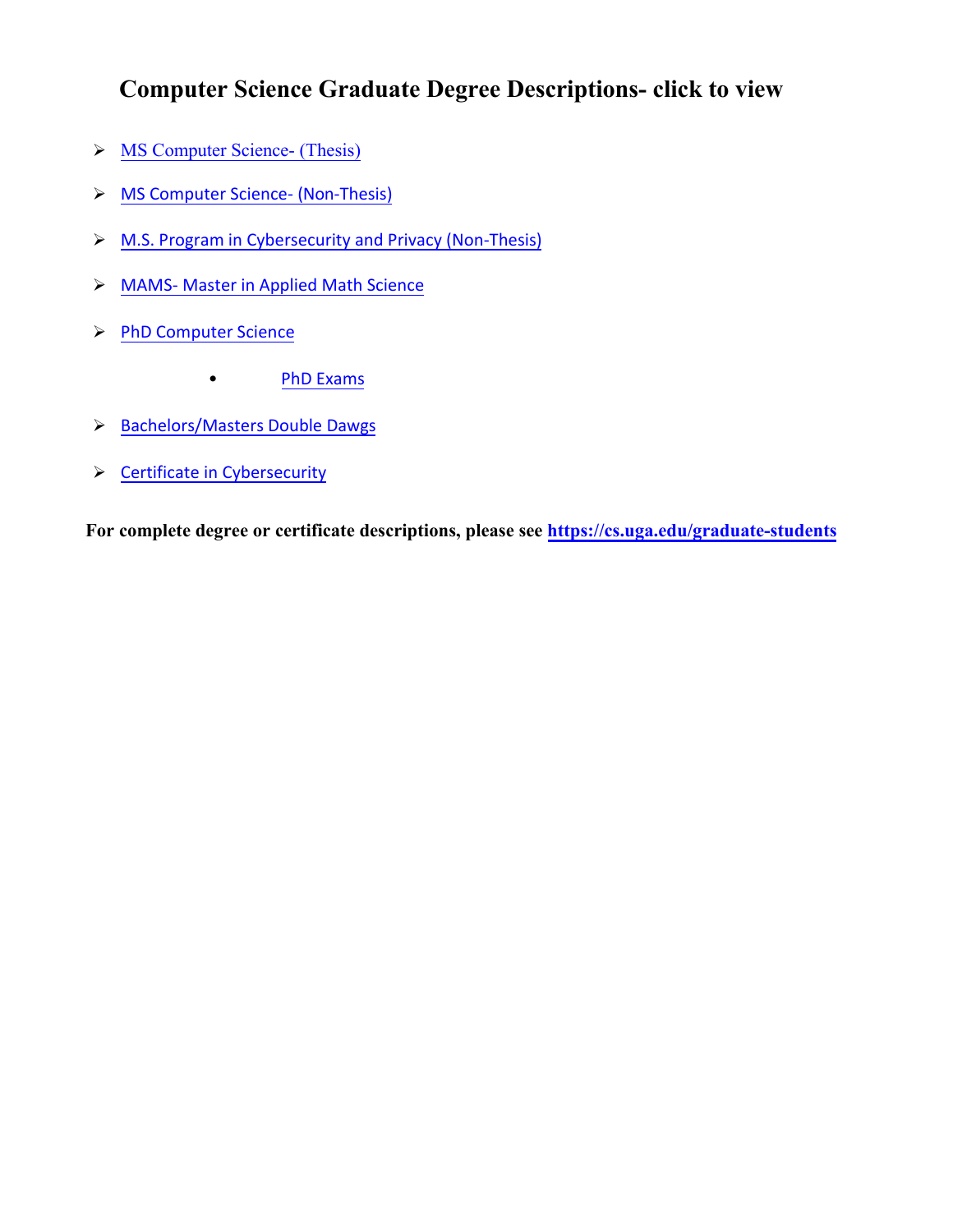# **Progress Requirements For Computer Science Graduate Students**

The following requirements will apply to CSCI graduate students according to their classification. The requirements for part-time students represent a baseline that applies to all graduate students. **Any departure from these requirements must be requested well ahead of time in the form of a written appeal to the Graduate Programs Committee.**

#### • **Part-Time Student**

The Department of Computer Science is supportive of students who wish to attend graduate school part- time. To ensure satisfactory progress, ALL graduate students are required to register for at least 3 semester hours of CSCI coursework for fall/spring term. However, a MAMS student may take courses in the MAMS core which are offered by other MAMS departments. Similarly, a Ph.D. student may take courses in his/her minor.

#### • **Full-Time Student**

A full-time student must take 9 to 18 semester hours during each fall or spring semester enrolled, and minimum 6 semester hours during each summer term enrolled. In the fall/spring academic semesters, 9 semester hours of coursework and 6 semester hours during summer must be in Computer Science with the exception of Ph.D. minor courses.

#### • **Student Holding an Assistantship**

A student holding a teaching or research assistantship must take 12 to 15 semester hours during each fall or spring semester enrolled, and 9 semester hours during each summer term enrolled.

#### • **Student on an F-1 Visa**

A student on an F-1 visa must take 9 to 18 semester hours during each fall or spring semester enrolled, and 6 to 18 semester hours during each summer term enrolled. An exception may be made for a student completing all degree requirements except the thesis/technical report. The student must have completed all coursework on his/her program of study excluding CSCI 7100/7300/9300, and he/she must have also passed all required exams except the oral thesis/dissertation defense. In order to be considered for this exception, he/she must submit to the Graduate Coordinator a written request to reduce the hours requirement to 3. Contact Graduate Program Administrator for details.

#### • **Working While on an F-1 Visa**

Please refer to Office of Global Engagement, 1324 S. Lumpkin Street, Athens, GA 30602. 706-542-2900. https://globalengagement.uga.edu/uga-departments/international-students

#### • **Students in their last semester**

In your last semester, minimum 3 semester hours of graduate credit are required for registration in which degree requirements are to be completed. You must have the CS Department Core Competency form approved and Program of Study form [approved with the Graduate School,](https://grad.uga.edu/index.php/current-students/important-dates-deadlines/) prior to submitting the *Request to Reduce Course Load* through Istart.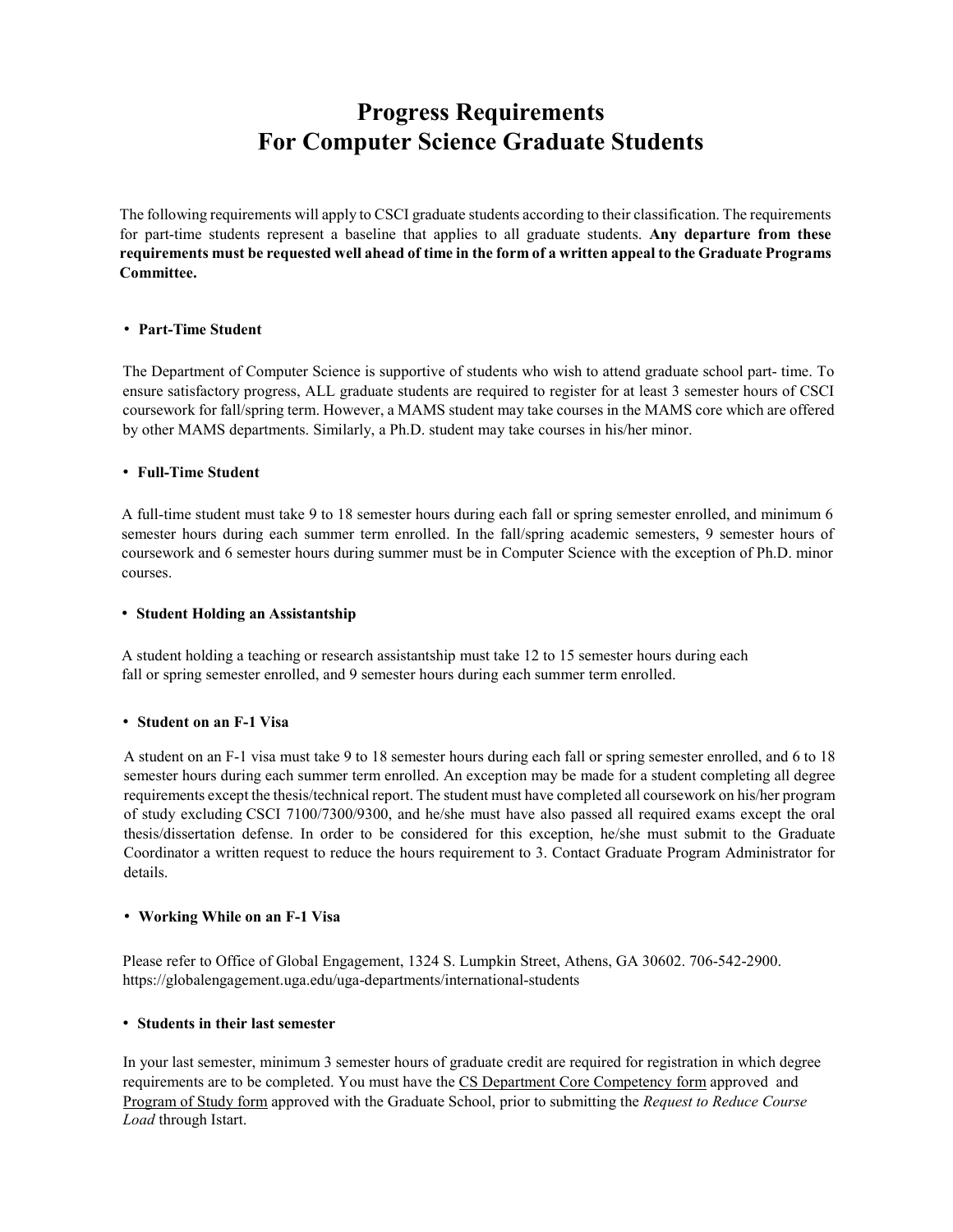### **Important Dates and Deadlines for all Graduate Students <https://grad.uga.edu/index.php/current-students/important-dates-deadlines/>**



# **IMPORTANT DATES & DEADLINES**

December (FALL SEMESTER) 2021

Note: All theses/dissertations must be submitted electronically.

#### If you plan to graduate during Fall 2021, please adhere to the following deadlines:

| September 3, 2021                      | Final date to apply for degree/certificate for FALL 2021 graduation.                                                                                                                                                                                                                                                                                                            |
|----------------------------------------|---------------------------------------------------------------------------------------------------------------------------------------------------------------------------------------------------------------------------------------------------------------------------------------------------------------------------------------------------------------------------------|
| September 3, 2021                      | Final date for submitting Program of Study forms to the Graduate School for graduation<br>in FALL 2021. An Advisory Committee form for Master of Arts, Master of Science,<br>and all doctoral candidates must be on file by this date.                                                                                                                                          |
| October 1, 2021                        | Final date for submitting applications for Admission to Candidacy to the Graduate School<br>for doctoral candidates who plan to graduate in FALL 2021. If you were not admitted<br>to candidacy prior to October 1, 2021, you must register for 10 hours FALL 2021.                                                                                                             |
| <b>October 8, 2021</b>                 | Final date for submitting requests for Transfer of Credit, with accompanying transcripts,<br>to the Graduate School for students graduating in FALL 2021.                                                                                                                                                                                                                       |
| <b>October 15, 2021</b>                | Final date for doctoral students to submit information for the Commencement Program<br>for FALL 2021 graduation (use the form at grad.uga.edu)                                                                                                                                                                                                                                  |
| November 1, 2021                       | Final date for electronically submitting one complete copy of a thesis or dissertation<br>for a format check for FALL 2021 graduation.                                                                                                                                                                                                                                          |
| <b>November 24, 2021</b>               | Final date for receipt of the following by the Graduate School: Final Defense Approval Form<br>& ETD Submission Approval Form (all doctoral, MS, MA, MHP, and MLA) and corrected<br>copy of thesis/dissertation for FALL 2021 graduation.                                                                                                                                       |
| <b>December 10, 2021</b>               | Final date for completing all requirements except submission of theses/ dissertations (see<br>earlier deadlines). The Graduate School must receive notification concerning removal<br>of incompletes, certificate completions, final examinations, etc., for FALL 2021 graduation.<br>(Note: this does not include grades for courses in which students are currently enrolled) |
| December 17, 2021<br>Friday at 2:30 PM | Graduation. Diplomas will be mailed approximately six to eight weeks after graduation.<br>Address changes, if necessary, should be made with the Office of the Registrar<br>to ensure receipt of diploma. grad.uga.edu/index.php/currentstudents/policies-procedures/<br>graduationceremonies/ graduation-information                                                           |
| <b>January 10, 2022</b>                | Date the Graduate School will accept theses/dissertations for format checks for future<br>graduations.                                                                                                                                                                                                                                                                          |

If you have applied for Spring graduation and find you will not be able to meet one of these deadlines, e-mail gradinfo@uga.edu to request a change in graduation. Graduate School | 310 Herty Drive, Athens, GA 30602-2201

GRADUATE STUDENTS MUST BE REGISTERED FOR A MINIMUM OF 3 HOURS IN AT LEAST TWO SEMESTERS PER ACADEMIC YEAR (FALL, SPRING, SUMMER), INCLUDING THE THREE HOURS OF GRADUATE CREDIT THAT IS REQUIRED FOR REGISTRATION DURING THE SEMESTER IN WHICH DEGREE REQUIREMENTS ARE COMPLETED.

To review the Graduate Enrollment Policy, please visit http://grad.uga.edu/index.php/current-students/ policies-procedures/academics/enrollment-policy/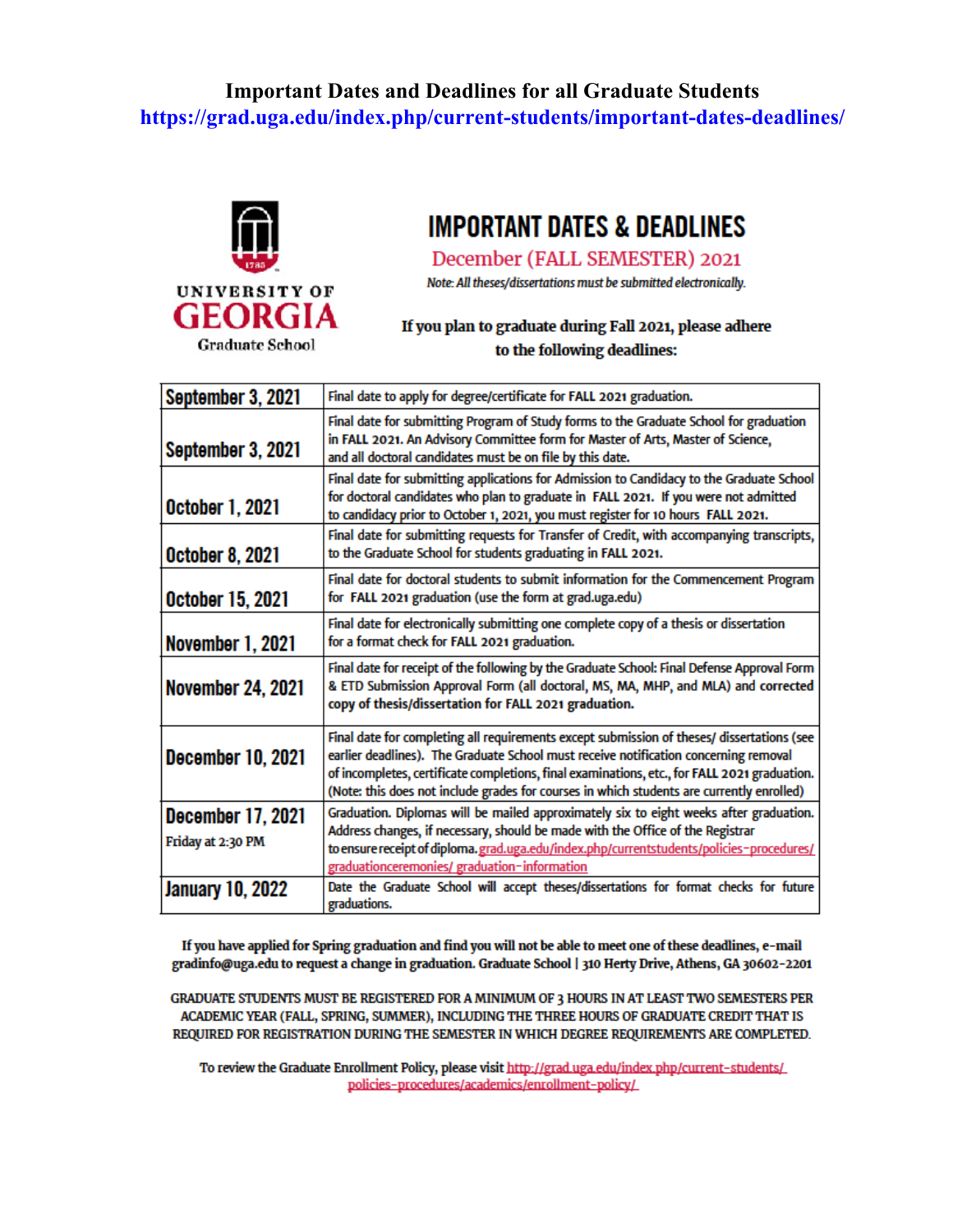# **UGA Policy for Teaching Assistants**

The goal of UGA's TA Policy is to ensure that students serving in instructional roles are sufficiently prepared for and supported in their work. This policy is designed to be consistent with USG and Board of Regents guidelines, and to work in tandem with Faculty Affairs' Instructor of Record policy. **For more information about TA Policy, please contact us via [gradteach@uga.edu.](mailto:gradteach@uga.edu?subject=) Visit the website at [ctl.uga.edu](http://ctl.uga.edu/)**

# TA POLICY DEFINITIONS

TASHIP [The Graduate School defines](https://grad.uga.edu/index.php/current-students/financial-information/graduate-school-based-financial-assistance/types-of-graduate-assistantships/) *graduate teaching assistants* (GTAs) as students enrolled in the Graduate School who are assigned instructional duties in a course, regardless of the student's specific instructional responsibilities in that academic course. In this policy, any assistantship with instructional duties is referred to as a TAship, and may include teaching assistantships, laboratory assistantships, and other graduate assistantships with defined teaching duties (e.g., guest lecturing, grading, and proctoring). Graduate students are not eligible to grade graduate student work in either graduate course sections or split-level courses. In split-level courses, graduate students are permitted to grade undergraduate student work.

# LIMITED DUTY TASHIP

Limited Duty TAships must also include all of the following features:

- The TA has responsibilities for only one course; AND
- The TA has only one TAship supervisor; AND
- The TA is provided with continuous mentorship by a faculty member, including one-onone check-ins throughout the semester.

Examples of Limited Duty TAships are TAships with any of the following features:

- The TA's primary role includes grading, proctoring, and/or holing office hours, but the TA does not engage in independent instruction at the front of the class; OR
- The TA is paired with a more senior TA with instructional experience for all in-class or in laboratory instructional activities; OR
- The TA is assigned to TA a language course in the TA's native language.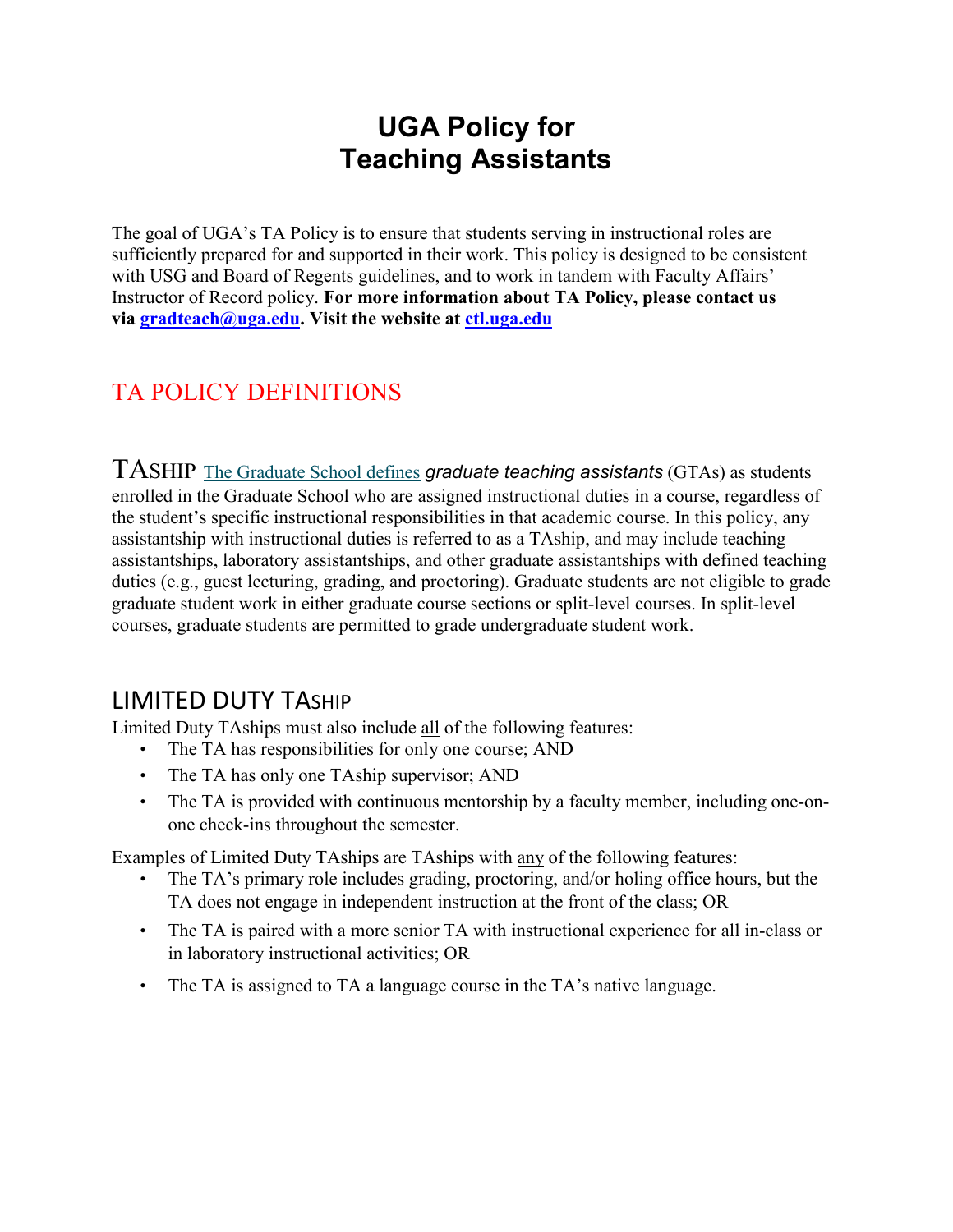# INSTRUCTOR OF RECORD (IoR)

[An Instructor of Record is defined as](https://provost.uga.edu/policies/academic-affairs-policy-manual/4-07-miscellaneous-course-policies/#p-4-07-12) the person who is "responsible for delivering the academic content of the course, including conducting the day-to-day classroom/instructional activities and/or the assignment of grades." Note that if a TAship meets this definition of an IoR, then all rules pertaining to IoRs apply. However, TAships where students independently facilitate a lab or discussion section are not considered IoRs if they do not independently determine content and/or activities for the course, design assessments, or submit final grades.

# TASHIP REQUIREMENTS

In order to hold a TAship at UGA a student must do each of the following, prior to or concurrent with the start of their first TAship:

1. Attend the CTL's TA Orientation; AND

2. Successfully complete GRSC 7770 (Intro to College Teaching) or an approved departmental equivalent.

In addition, in order to hold a TAship at UGA, international students from a non-English speaking country [\(as determined by the Graduate School\)](https://grad.uga.edu/index.php/prospective-students/international-application-information/international-supplement/country-specific/) must:

3. Demonstrate English language proficiency.

# CTL TA ORIENTATION

All TAs must take part in the CTL's TA Orientation prior to or concurrent with the start of their first TAship at UGA. Departmental orientations are not recognized equivalents for CTL TA Orientation. Visit <https://ctl.uga.edu/grad-student/ta-policy/> [f](https://ctl.uga.edu/grad-student/ta-policy/)or upcoming dates and more information.

# GRSC 7770

All TAs must complete GRSC 7770 prior to or concurrent with their first UGA TAship.

- Students may be exempt from the GRSC 7770 requirement if they have sufficient prior teaching experience or experience with a sufficiently similar course at another institution. The Director of the CTL (or their designate) is responsible for determining whether a student is eligible for exemption from GRSC 7770. To request exemption from GRSC 7770, the student's graduate coordinator must submit a waiver request via [this form.](https://ugeorgia.ca1.qualtrics.com/jfe/form/SV_bHfQwH0EqMASqTr)
- The CTL maintains a list of GRSC 7770 equivalents for the purpose of TA Policy fulfillment.
- Students required to complete LLED 7769 to fulfill their demonstration of English language proficiency may not hold a regular/full TAship until their language proficiency requirements have been met. Students determined to qualify for Language Proficiency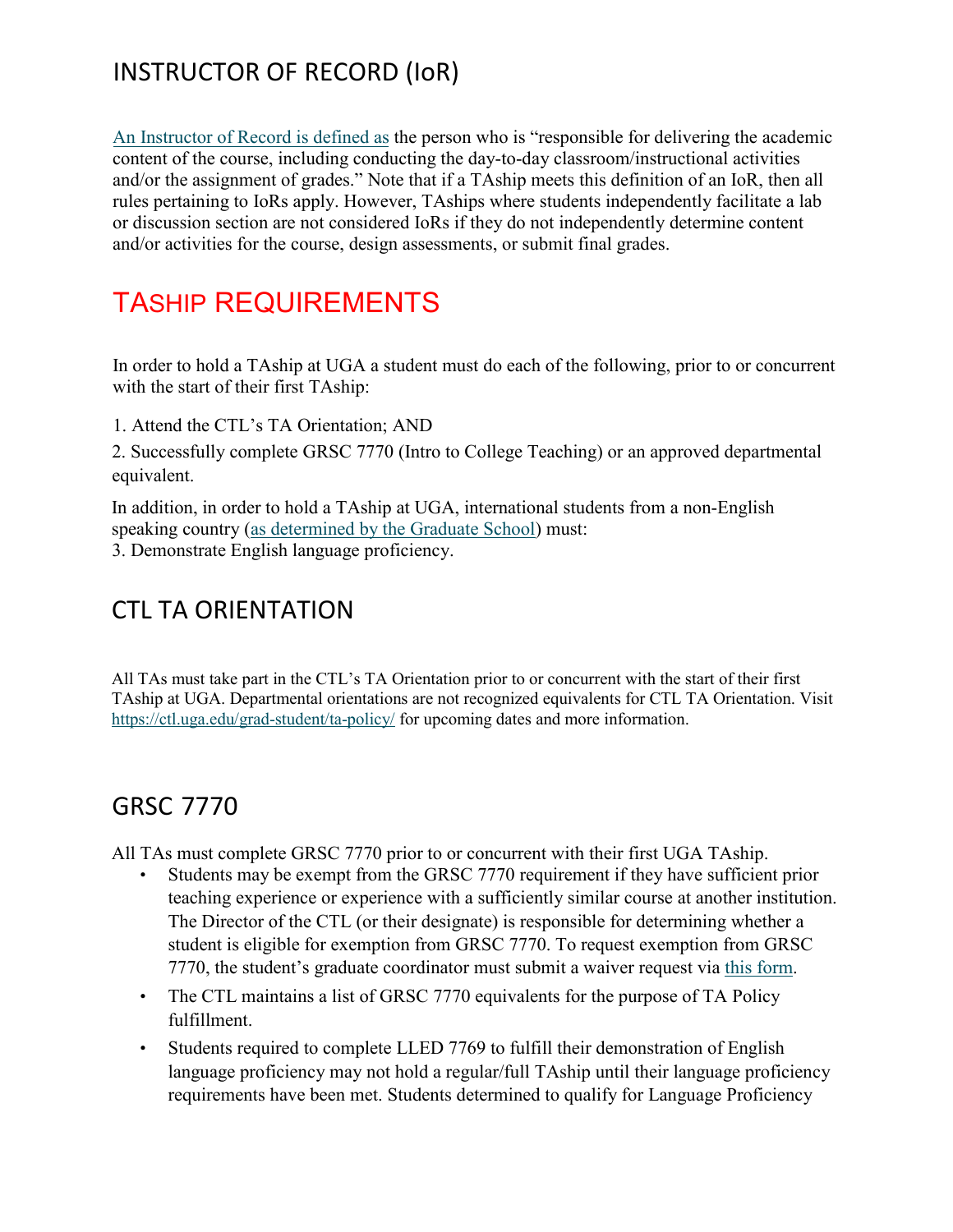Placement Level 2 may hold a limited duty TAship while completing LLED 7769. As an approved equivalent for GRSC 7770, successful completion of LLED 7769 may be substituted for GRSC 7770 for the purposes of fulfilling TA Policy requirements.

- Students who receive an incomplete (I) in GRSC 7770 (or an approved equivalent) may hold a TAship for up to one semester, providing them with sufficient time to complete the course. If the incomplete is in LLED 7769, they may only hold a limited duty TAship during this time. Students retaining an incomplete in GRSC 7770 (or an approved equivalent) after one semester may only hold Limited Duty TAships until they have successfully completed the course. The graduate coordinator, or person responsible for assigning the TA to a course, is responsible for monitoring whether the student has adhered to this.
- Students who complete GRSC 7770 (or an approved equivalent) with a failing grade are not eligible to hold a regular TAship until they successfully complete the course. They may hold a limited duty TAship while they retake the course for the first time. If they again receive a failing grade, they are not eligible to hold a TAship of any kind until they successfully complete GRSC 7770 or an approved equivalent. The graduate coordinator, or person responsible for assigning a TA to a course, is responsible for monitoring whether the student has adhered to this.

# **ENGLISH LANGUAGE PROFICIENCY**

All international students from non-English speaking countries must demonstrate sufficient language proficiency in order to hold a TAship at UGA. Students who have completed a fouryear undergraduate degree from an accredited institution in a recognized English-speaking country no more than four years prior to the start of their degree at UGA are exempt from this requirement.

The Office of Instruction is responsible for establishing and maintaining processes through which English language proficiency may be demonstrated. The expectation is that recognized English language proficiency scores may be used, but other methods may also be developed. In addition, it is expected that opportunities for development will be provided for graduate students who do not meet English language proficiency thresholds for TAships upon entry to UGA.

More information about the English Language Proficiency policy may be found in the companion document, *Guide to Demonstrating English Proficiency*.

NOTE: International students with U.S. Masters degrees may be waived for English proficiency for admission purposes, but are required to take TOEFL, IELTS or Duolingo to be considered for [UGA Teaching Assistantships.](https://ctl.uga.edu/_resources/documents/UGA-Policy-for-Teaching-Assistants-July-2020.pdf) 

https://ctl.uga.edu/\_resources/documents/UGA-Policy-for-Teaching-Assistants-July-2020.pdf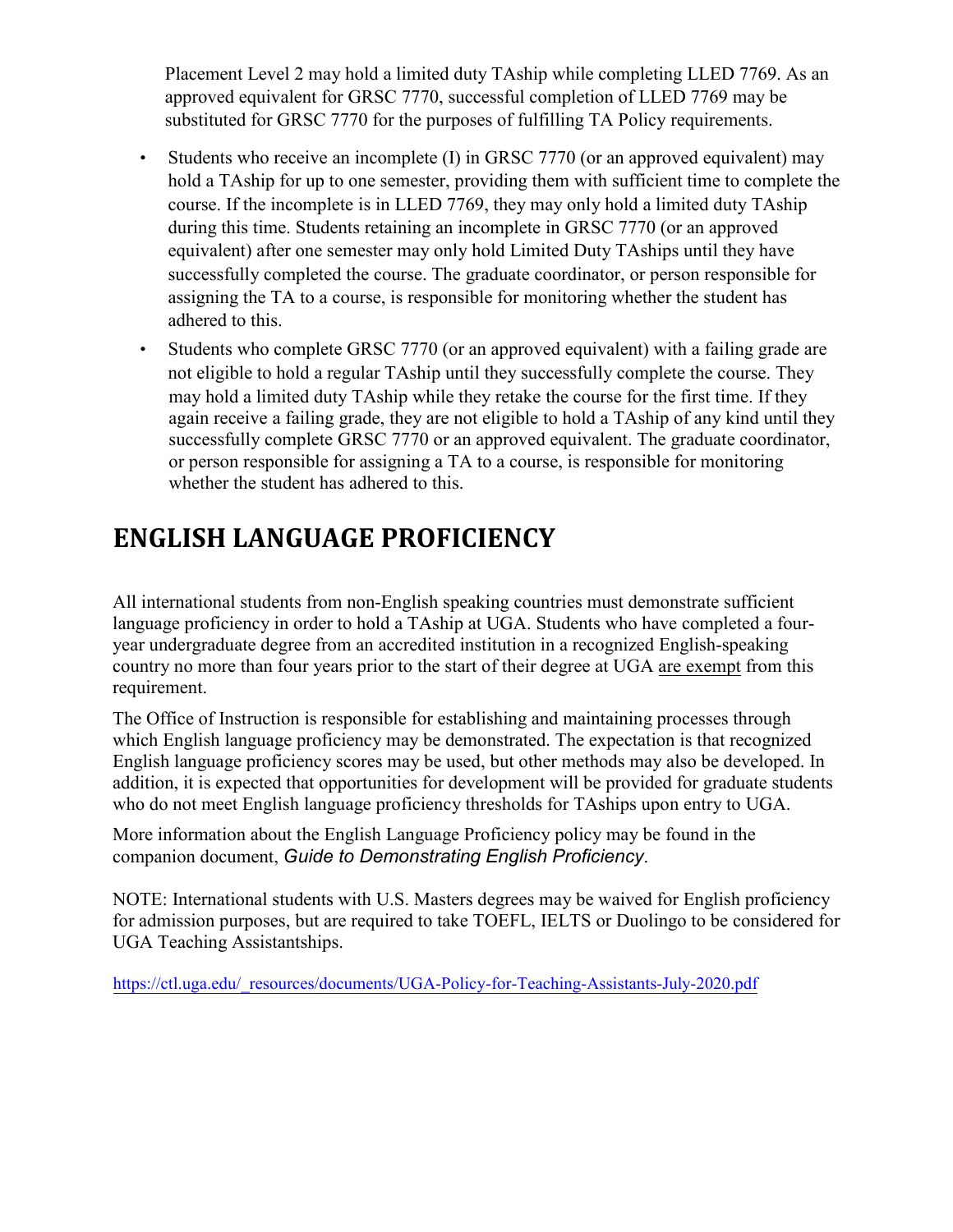### **Requirements for Students who are Awarded Graduate Assistantships by the Computer Science Department**

To insure both (a) that recipients of awards use their time in ways that further most effectively their educational objectives and (b) that students are apprised of our expectations, the Graduate Program Committee has drawn up the following conditions for award recipients:

1. Recipients of awards from the department will be assigned to assist one or more faculty members in their courses. The individual faculty member will make the specific work assignment, which will typically consist of some combination of supervising laboratory sections, grading tests, homework and programs; proctoring tests; holding office hours for consultation and/or being present in the computer lab to answer questions about assignments. These duties will require either 13.33 hours per week or could be 17.78 hours per week. All Doctoral level Teaching Assistants must be willing to serve as an Instructor of Record for at least one semester, if requested. Instructor of Record credentials include meeting TA policy requirements in addition to appropriate Master's degree for teaching discipline or 18 graduate credit [hours. IOR requirements are found here: 4.07 Miscellaneous Course Policies - Provost's Office -](https://provost.uga.edu/policies/academic-affairs-policy-manual/4-07-miscellaneous-course-policies/) University of Georgia (uga.edu)

2. Recipients of aid from the department are expected to perform their duties satisfactorily (i.e., well prepared and on time for class, having a courteous and respectful attitude towards students, using good judgement in grading, meeting deadlines, attending required meetings, attending required meetings, etc.). The recipient's performance will be evaluated by their assigned faculty member during the term. The recipient will receive a warning letter in the event of an unsatisfactory performance. Any further occurrence of unsatisfactory performance reported in the final evaluation may be grounds for termination of financial support.

3. To receive the benefits of an award, the recipient must maintain enrollment as a graduate student at the University of Georgia in a degree program approved by the Department. It is the recipient's responsibility to meet the Graduate School's requirements and deadlines for admission to said program, and to make whatever travel and immigration arrangements that might be necessary in order to attend the University of Georgia. Recipients of awards will enroll for minimum 12 credit hours, and maximum of 18 credit hours.

4. It is the recipient's responsibility to comply with the policy regarding registration of graduate assistants: all graduate assistants must register during the early registration period. If you are not registered and paid by the first day of classes, your departmental funding and the privilege of the reduced matriculation fee for the semester will be cancelled. Consult with the Athena Schedule of Classes for additional preregistration dates.

5. Like all graduate students in the MAMS, MS and Ph.D. programs, award recipients are expected to complete successfully their course work, examinations, and other assessments of their academic progress and to satisfy university and departmental requirements concerning selection of a major professor and approval of a Program of Study.

6. Computer Science students are expected to complete their Ph.D. degree work in four academic years and their M.S. degree work in two academic years. Those graduate assistants who perform their assigned duties conscientiously and who make good academic progress, will be reviewed on a case-by-case basis for subsequent CS funding support.

7. Students must qualify with UGA English proficiency requirements prior to TA assignment. English proficiency can be obtained with TOEFL speak 26, IELTS overall 8.0 or greater or Duolingo overall 135 or greater, and/or UTA ITA-TEP Placement Level 3 or 4. Teaching Assistants must enroll in GSRC 7770 (3 credit hours) or LLED 7769 ( 3 credit hours) AND successfully complete UGA TA Orientation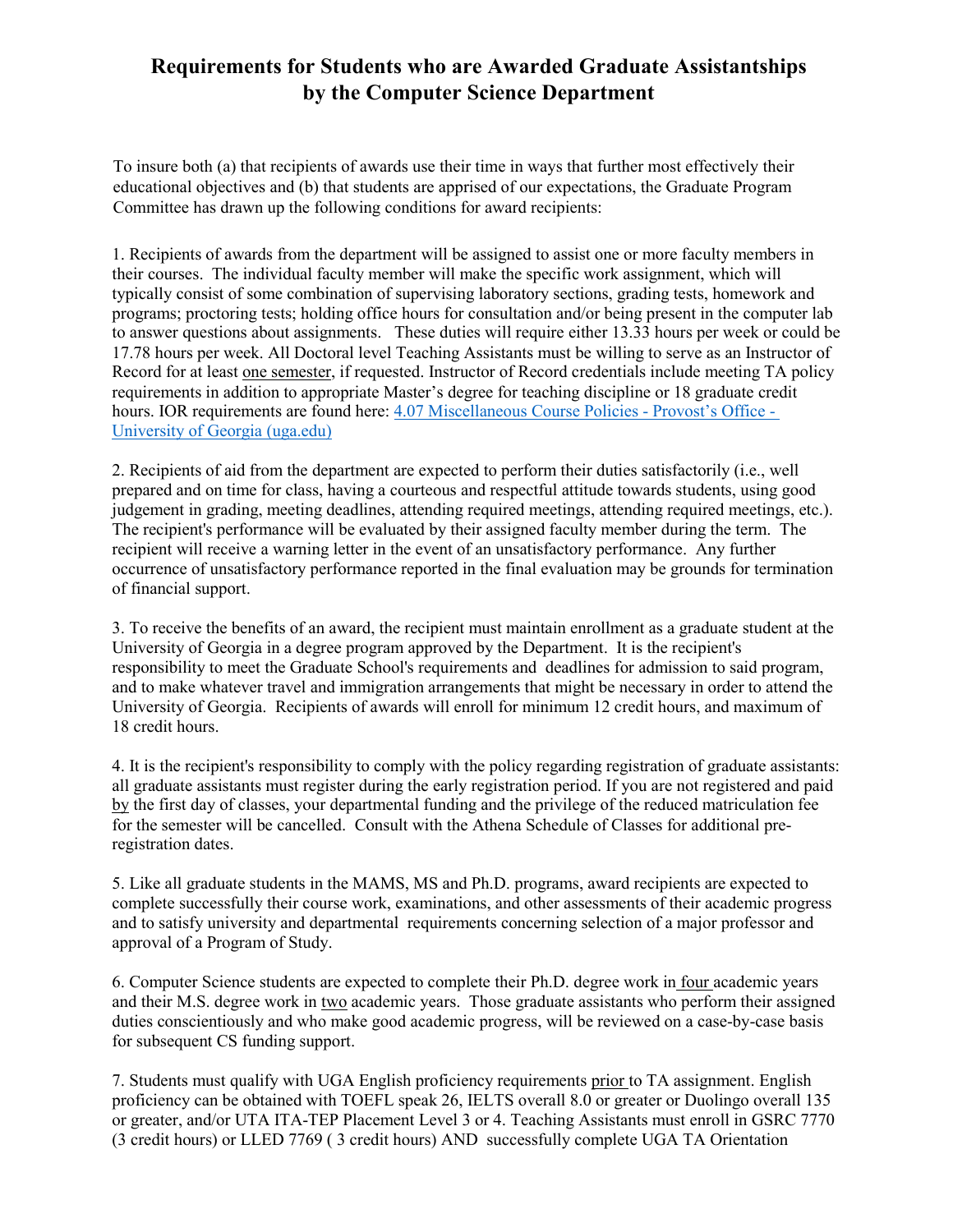(offered in fall/spring) by semester one to CS Graduate Programs office. See policy here: https://www.ctl.uga.edu/\_resources/documents/UGA-Policy-for-Teaching-Assistants-July-2020.pdf

8. All funded graduate students in Computer Science are required to have health insurance. Detailed information may be found at http://www.uhs.uga.edu/.

9. Assistantship recipients are expected to attend Colloquia of the Department.

10. You must be on campus and email check-in with the Graduate Coordinator at least one week before beginning employment otherwise it must be assumed that you are not coming, and your assistantship will be reassigned.

11. Students must indicate their current degree program appearing in Athena on this document. Any change of degree from Ph.D. or MS Thesis to MS Non-thesis degree program during the semester of assistantship may result in cancellation of the assistantship and tuition waiver, for the semester.

12. All students who are awarded Teaching Assistantship for the award period must satisfy UGA TA policy requirements found here: [https://ctl.uga.edu/grad-student/ta-policy/.](https://ctl.uga.edu/grad-student/ta-policy/)

13. Failure to live up to these expectations and conditions would make future awards unlikely and could result in the IMMEDIATE termination of this award. We trust you will find these conditions fair.

*Please sign and return a copy of this offer ( all pages) in order to indicate your understanding of the conditions set out above, and your acceptance of the award being offered.* 

| Full Name (Printed)                   | Signature |        |        | Date |
|---------------------------------------|-----------|--------|--------|------|
| <b>Award Period:</b>                  |           |        |        |      |
| Approved Program: (circle one): MS CS | MS CS NT  | MS Cyb | PhD CS |      |

*This form is effective beginning summer 2021. Email to CS Graduate Coordinator's office. All other forms are void.*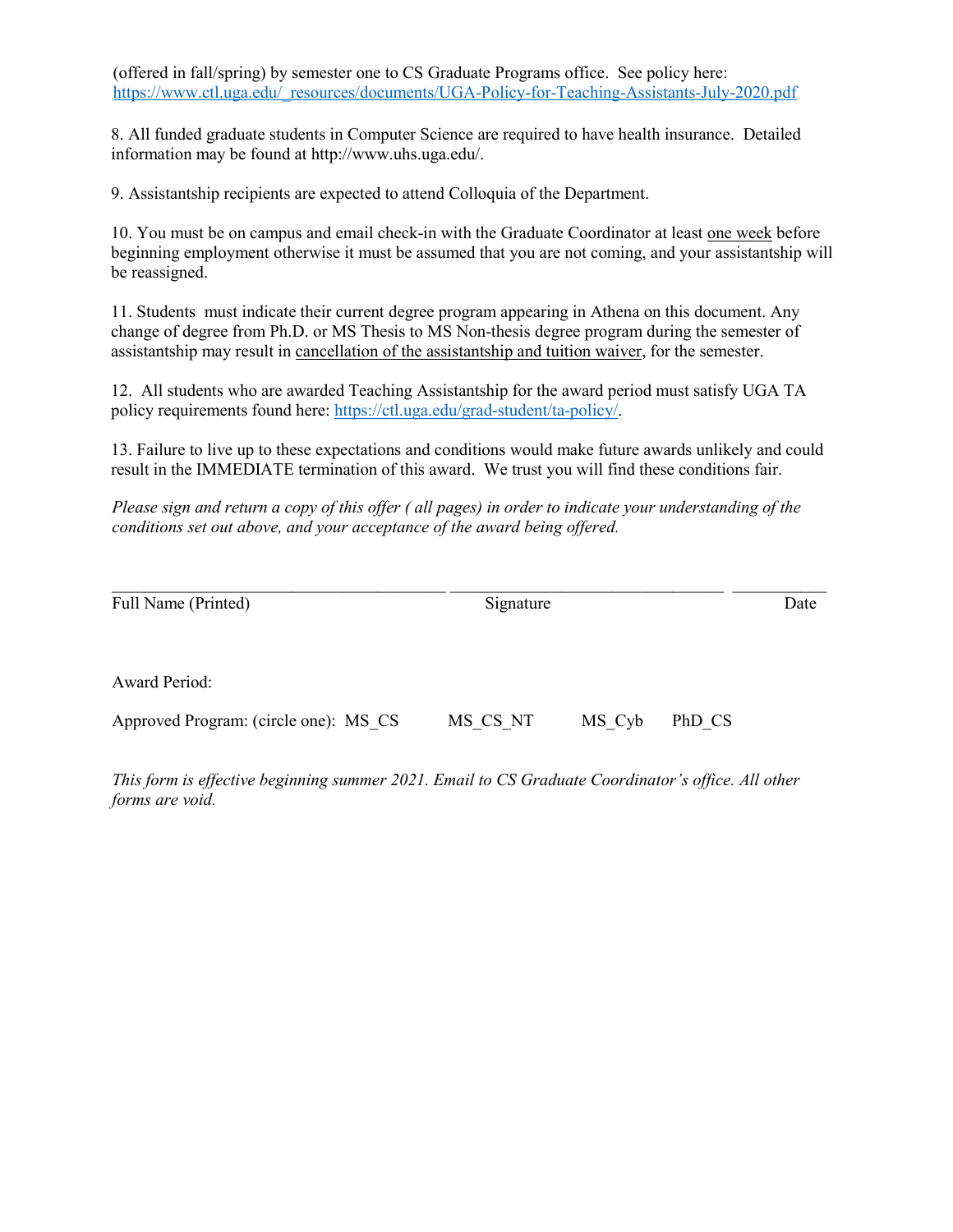# **Fall and Spring Semesters**

This schedule is effective fall 2021 and is based on a class length of 50 minutes for Monday-Wednesday-Friday classes and 75minutes for Tuesday-Thursday classes, with 20 minutes between classes, except for those beginning after 6pm, which have 15 minutes between classes.

|                   | Mon-Wed-Fri     | Tues-Thurs      |
|-------------------|-----------------|-----------------|
| <b>Ist period</b> | $8:00 - 8:50$   | $8:00 - 9:15$   |
| 2nd period        | $9:10 - 10:00$  | $9:35 - 10:50$  |
| 3rd period        | $10:20 - 11:10$ | $11:10 - 12:25$ |
| 4th period        | $11:30 - 12:20$ | $12:45 - 2:00$  |
| 5th period        | $12:40 - 1:30$  | $2:20 - 3:35$   |
| <b>6th period</b> | $1:50 - 2:40$   | $3:55 - 5:10$   |
| 7th period        | $3:00 - 3:50$   | $5:30 - 6:45$   |
| 8th period        | $4:10 - 5:00$   | $6:30 - 7:45$   |
| 9th period        | $5:20 - 6:10$   | $8:00 - 9:15$   |
| 10th period       | $6:30 - 7:20$   | $9:30 - 10:45$  |
| 11th period       | $6:50 - 7:40$   |                 |
| 12th period       | $7:55 - 8:45$   |                 |
| 13th period       | $9:00 - 9:50$   |                 |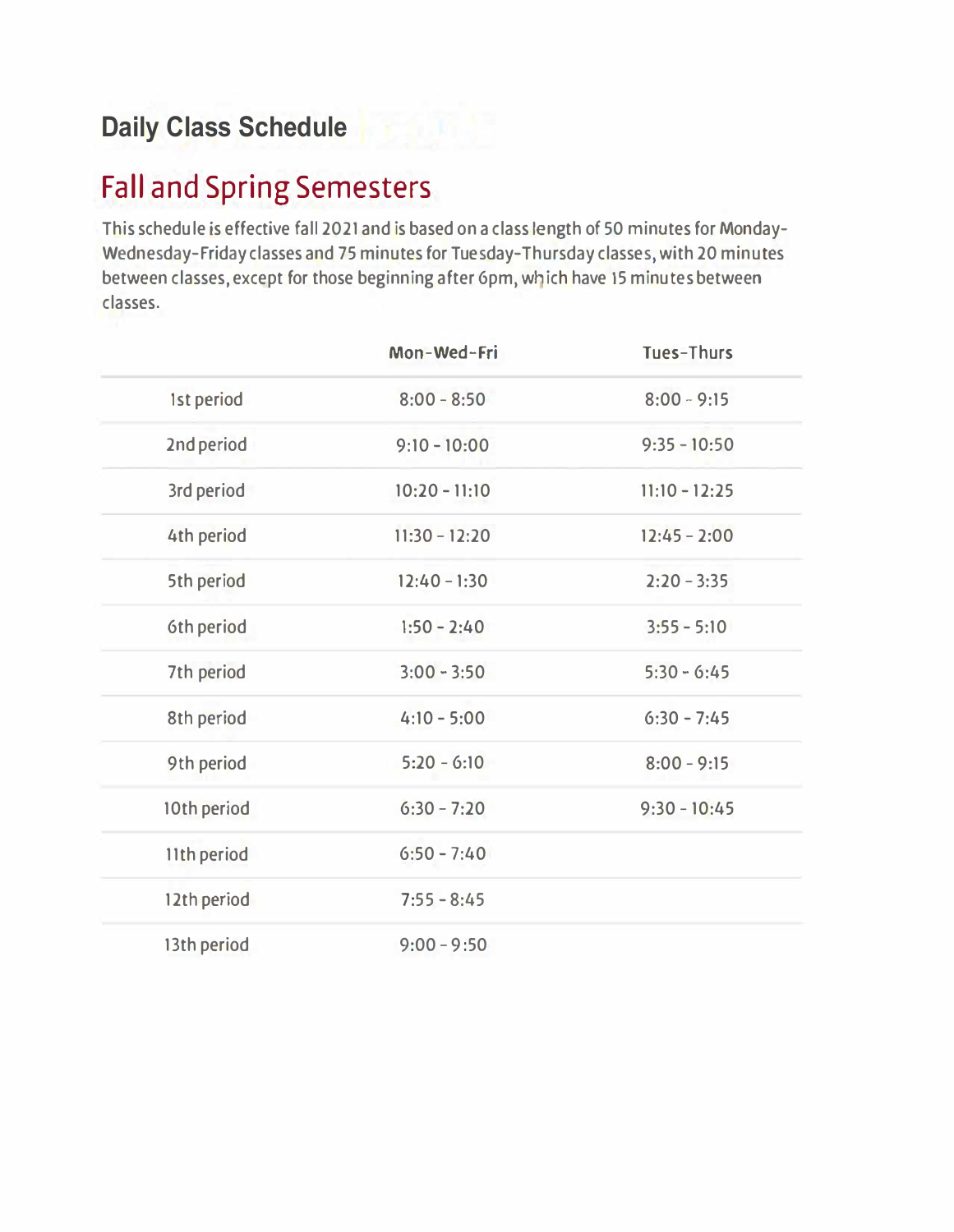# **Daily Class Schedule**

# **Summer Semester**

Classes may meet for 60, 75, 120, or 150 minutes depending on session and class attended.

| <b>Daily</b> |                 |  |
|--------------|-----------------|--|
| 1st period   | $8:00 - 9:00$   |  |
| 2nd period   | $9:15 - 10:15$  |  |
| 3rd period   | $10:30 - 11:30$ |  |
| 4th period   | $11:45 - 12:45$ |  |
| 5th period   | $1:00 - 2:00$   |  |
| 6th period   | $2:15 - 3:15$   |  |
| 7th period   | $3:30 - 4:30$   |  |
| 8th period   | $5:00 - 6:15$   |  |
| 9th period   | $6:30 - 7:45$   |  |
| 10th period  | $8:00 - 9:15$   |  |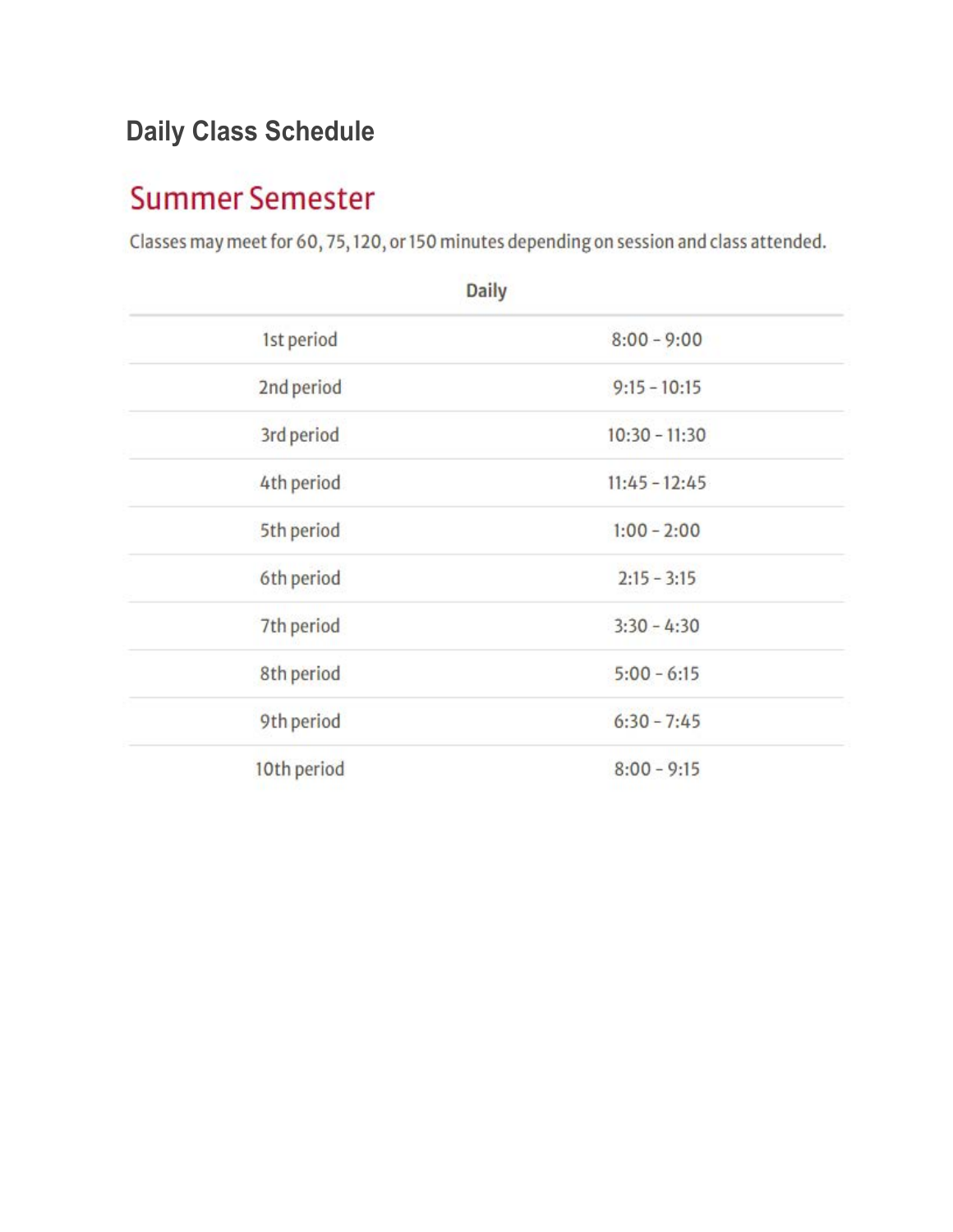# **[UGA Resources](https://www.uga.edu/students.html)**

### **[INFORMATION FOR](https://www.uga.edu/students.html) STUDENTS**

#### **Campus Resources**

- **[UGA MAIL](https://ugamail.uga.edu/)**
- **[MY UGA](https://my.uga.edu/)**
- **[LIBRARIES](http://www.libs.uga.edu/)**
- **[TUITION](http://busfin.uga.edu/bursar/)**
- **[FINANCIAL AID](https://osfa.uga.edu/)**
- **[ELEARNING](https://uga.view.usg.edu/) [COMMONS](https://uga.view.usg.edu/)**
- **[ATHENA](https://athena.uga.edu/)**
- **[ACADEMIC CALENDAR](http://www.reg.uga.edu/calendars)**

#### **University Resources**

- **[Financial Hardship Resources](https://grad.uga.edu/index.php/current-students/financial-information/graduate-school-based-financial-assistance/unexpected-financial-hardship/)**
- **[Types of Graduate Assistantships](https://grad.uga.edu/index.php/current-students/financial-information/graduate-school-based-financial-assistance/types-of-graduate-assistantships/)**
- **[Graduate School Fellowships](https://gradweb01.cc.uga.edu/index.php/current-students/financial-information/fellowships-scholarships/graduate-school-fellowship/)**
- **[Graduate School Recognition Awards](https://grad.uga.edu/index.php/current-students/financial-information/graduate-school-recognition-awards/)**
- **[DINING SERVICES](https://dining.uga.edu/)**
- **[STUDENT ACCOUNTS](https://athena.uga.edu/)**

#### **Student Resources**

- **[WELLNESS](https://student.uga.edu/wellness)**
- **[ACADEMICS](https://student.uga.edu/academics)**
- **[ENGAGEMENT](https://student.uga.edu/engagement)**
- **[COMMUNITY](https://student.uga.edu/community)**
- **[CAREER &](https://student.uga.edu/career_and_professional) [PROFESSIONAL](https://student.uga.edu/career_and_professional)**
- **[CARE & SUPPORT](https://student.uga.edu/care_and_support)**
- **[CAMPUS SERVICES](https://student.uga.edu/campus_services)**
- **[UNIVERSITY HEALTH](https://uhs.uga.edu/) [CENTER](https://uhs.uga.edu/)**
- **[DIVISION OF STUDENT](https://studentaffairs.uga.edu/) [AFFAIRS](https://studentaffairs.uga.edu/)**
- **[OFFICE OF](https://ovpi.uga.edu/) [INSTRUCTION](https://ovpi.uga.edu/)**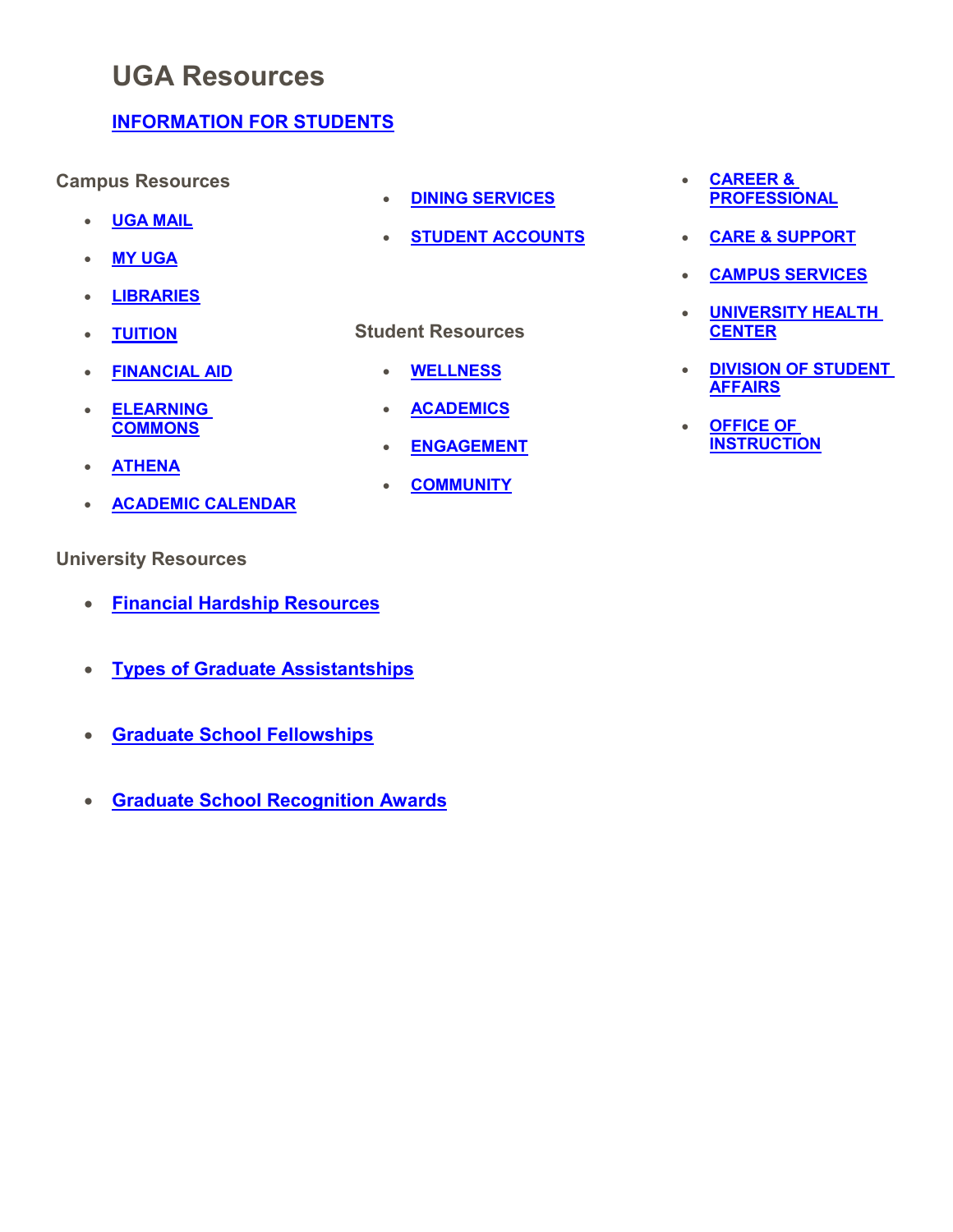# **UGA Resources**

### **[General Advising & Support for International Students](https://isl.uga.edu/content_page/service-continuity-information-for-international-students-content-page)**

- **International Student Life (ISL) may be contacted at [isl@uga.edu](mailto:isl@uga.edu)**
- **Immigration Services ( OGE) at [immigration@uga.edu.](mailto:immigration@uga.edu)**

### • **International Student Life**

The University of Georgia 210 Memorial Hall Athens, Georgia 30602 | USA

**Phone:** +USA 706-542-5867 **Fax:** +USA 706-583-0006

**Email:** [isl@uga.edu](mailto:ugaisl@uga.edu)

**Office Hours:** 8 a.m. - 5 p.m. EST Monday-Friday [\(excluding holidays\)](http://www.uga.edu/holiday_schedule/)

- **ISL Resources:** [https://isl.uga.edu/site/international\\_student\\_resources/all-resources](https://isl.uga.edu/site/international_student_resources/all-resources)
- **Immigration Services:** <https://globalengagement.uga.edu/immigration>
- **Navigating COVID-19 resources available for international students:**
- **Graduate Student Resources, Division of Academic Enhancement**[https://dae.uga.edu/resources/graduate\\_student\\_resources/](https://dae.uga.edu/resources/graduate_student_resources/)

•

# **CS Dept Resources**

- **Computer Science Graduate Student Association ( CSGSA)** For more information on this student organization, please email us at  $csgsa@uga.edu$
- **Current Graduate Student Volunteer List**-resource list for new incoming students. Contact CS office.